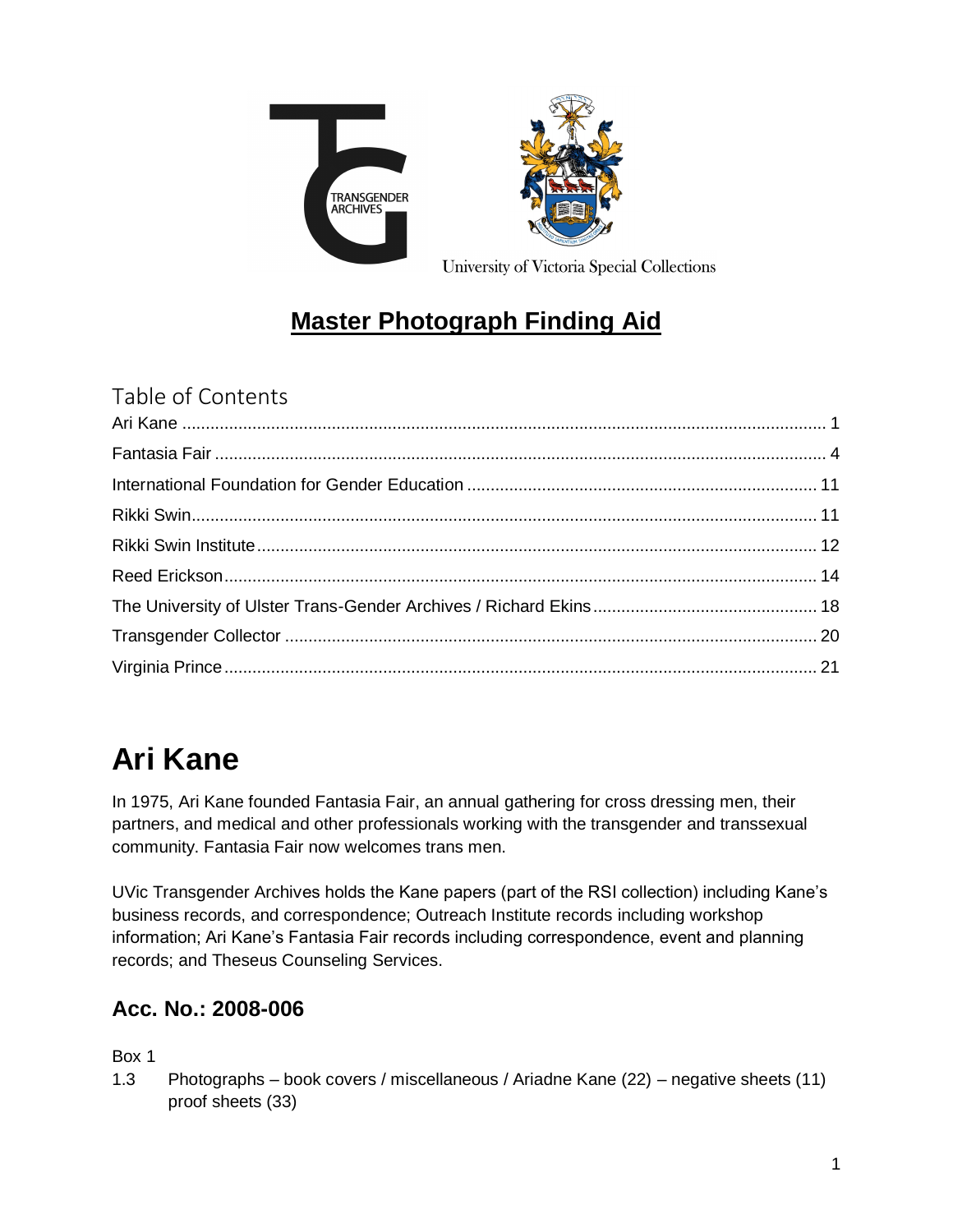- 1.3.2 Crossdressing / Transsexual book covers 1980 proof sheets (4)
- 1.3.3 Crossdressing / Transsexual book covers negatives (5 sheets)
- 1.3.4 Miscellaneous negatives undated (1 sheet)
- 1.3.5 Couples dancing undated (1)
- 1.3.7 Ariadne Kane posing and miscellaneous proof sheets undated and 1975 (3)
- 1.3.8 Ariadne Kane posing negatives undated and 1975 (2 sheets)
- 1.3.9 Posed shots large negatives sheets undated (3)
- 1.3.10 Miscellaneous collection proof sheets undated (26) written notes
- 1.4 Photographs miscellaneous (25) negative sheets (7) proof sheets (15)
	- 1.4.1 Miscellaneous black and white 3x5 photographs undated (15)
	- 1.4.2 Outdoors / coast colour 5x7 photographs undated (7) negatives (1 sheet)
	- 1.4.3 Posed photograph black and white 8x11 undated (1)
	- 1.4.4 Mountains black & white 8x11 undated (1)
	- 1.4.5 Colour photograph signed to Ari from Adrienne colour 3x5 undated (1)
	- 1.4.6 Miscellaneous negatives undated (2 sheets)
	- 1.4.7 1988 event proof sheets (15)
	- 1.4.8 Undated event negatives (4 sheets)
- 1.10 1.10.7 1986 Miscellaneous photos from "Robin" to Ariadne Kane 1986 (2) 1987 letter
	- 1.10.8 From "Sonya" to Ariadne Kane undated colour (1)
- 1.11 Photographs Ariadne Kane miscellaneous and travel (368) (4 photocopies) negative sheets (6) – other materials (2)
	- 1.11.1 Photography Exhibition presented by The Cyclops of Leysin American School 1968, faculty advisor Joseph DeMaios – b&w 7x9.5 (10) – program guides (2)
	- 1.11.2 Cape Breton Island sunset by Joseph DeMaios undated 5x7 (6)
	- 1.11.3 Miscellaneous travel including South America and Africa undated (33)
	- 1.11.4 Miscellaneous 1984 travel including Utah (33)
	- 1.11.5 Mini plane 1984 (5)
	- 1.11.6 Miscellaneous travel including South America b&w (34) photocopies (4)
	- 1.11.7 Colorado River rafting, 1975 (20)
	- 1.11.8 Ariadne Kane / Joseph DeMaios miscellaneous family undated (8)
	- 1.11.9 Ariadne Kane "Family Dinner" undated (26)
	- 1.11.10 Miscellaneous including steam donkey ? (109)
	- 1.11.11 "Sierra foray Henry / Marge / Fitz" 1987 (16)
	- 1.11.12 "Fungus Federation of Santa Cruz Picnic + Sierra foray" 1987 (18)
	- 1.11.13 "Fungus Federation Picnic" April 4, 1987 (21)
	- 1.11.14 "Fungus Federation Trip Boulder Creek" 1987 (23)
	- 1.11.15 Miscellaneous including Cape Breton sunset undated 8x10 (6)
	- 1.11.16 "Sierra Foray" / "Fungus Federation" negatives (5 sheets)
	- 1.11.17 Colorado River rafting 1.11.7 negatives (8 strips)
- Box 2
- 2.1 Photographs Ariadne Kane miscellaneous 1986 / 1987 (194) negatives sheets (13) – written correspondence (4)
	- 2.1.1 "Western Regional Quads meeting" 1987 (30) written notes (2)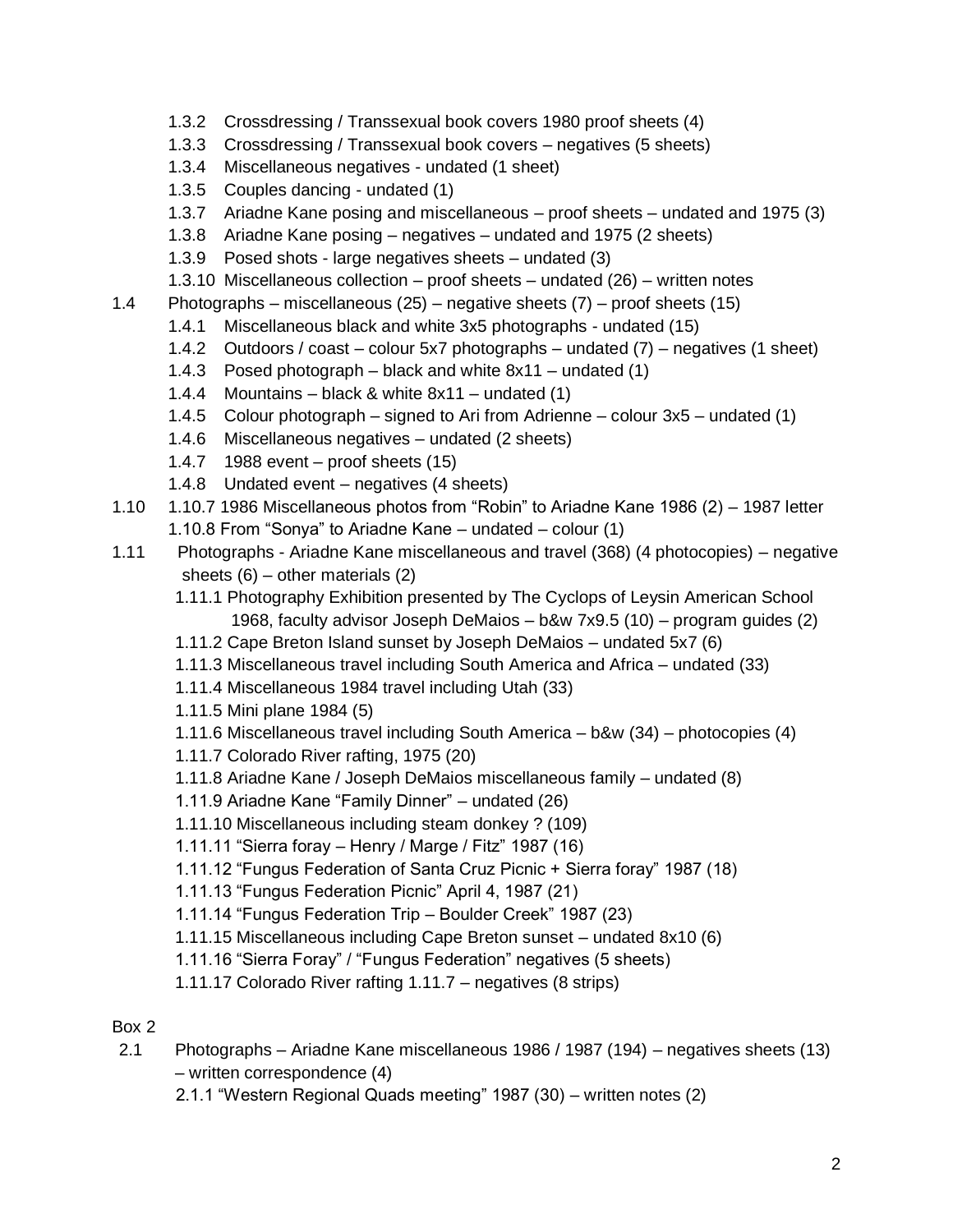- 2.1.2 "Be All Weekend" 1987 3.5x5 (25)
- 2.1.3 "Be All Weekend" 1987 4x6 (7)
- 2.1.4 "Visit with the Cranes" 1987 (4)
- 2.1.5 "Studying at UCSC campus / Flowers in the Santa Cruz area / Pinnacle Monument" 1987 (37)
- 2.1.6 1987 negatives (7 sheets)
- 2.1.7 Photo to Ariadne Kane from Michael E. Perry 1987 (1) letter (1)
- 2.1.8 "Be All Weekend" 1986 (13)
- 2.1.9 From "Jane Hoffman" 1986 (21) letter (1)
- 2.1.10 Saint Louis 1986 (15)
- 2.1.11 Utah, February 1986 (19)
- 2.1.12 "Androgyny Project Phase #1 with Ric Blake" 1986 ? (22)
- 2.1.13 1986 negatives (6 sheets)
- 2.2 Photographs Miscellaneous 1980s and undated (183) negative sheets (7)
	- 2.2.1 "Provincetown Dunes" 1980 (8)
	- 2.2.2 "Test roll with Pentax MLX" 1981 (19)
	- 2.2.3 "Charles River Trip with Rose & Bill" September 1981 (8)
	- 2.2.4 "Sea Kayaking in Maine" 1983 (21)
	- 2.2.5 "Christmas dinner at Walworths" undated (7)
	- 2.2.6 Miscellaneous undated (29)
	- 2.2.7 Ski trip undated (7)
	- 2.2.8 Camping trip undated (13)
	- 2.2.9 Negatives of 2.2.1-2.2.8 (6 sheets)
	- 2.2.10 "Joanie's Party" including Ariadne Kane and Virginia Prince 1986 (71)
	- 2.2.11 "Joanie's Party" negatives (1 sheet)

- 3.5 Photographs Miscellaneous Ari 1984/1985 (162) negative sheets (9)
	- 3.5.1 Ariadne Kane, Ms. Naomi, & Cheryl Haggerty on the David Susskind Show, March 24th, 1984 (9) – negatives (1 sheet)
	- 3.5.2 "Ariadne Kane photos for the Morning Exchange" 1984 (2)
	- 3.5.3 "Outreach Institute at BILGA meeting, Harvard" Feb 1984 (5)
	- 3.5.4 Boston Harbour & Ariadne Kane 1984 (14)
	- 3.5.5 American Association of Sexuality Educators Counselors and Therapists (AASECT) 1984 (23)
	- 3.5.6 "AHP Trip with Sonya" August 1984 (6)
	- 3.5.7 Ariadne Kane California Trip including Hearst Castle 1985 (46)
	- 3.5.8 Ariadne Kane & Sonya on Mount Washington, NH 1985 (11)
	- 3.5.9 "Quad S [?] meeting Chicago / Provincetown with Jane and Penny" 1985 (17)
	- 3.5.10 "Quad S [?] meeting" Chicago June 1985 (21)
	- 3.5.11 Ariadne Kane miscellaneous 1985 (8)
	- 3.5.12 1984/1985 Ariadne Kane 3.5.3-3.5.9 negatives (6 sheets)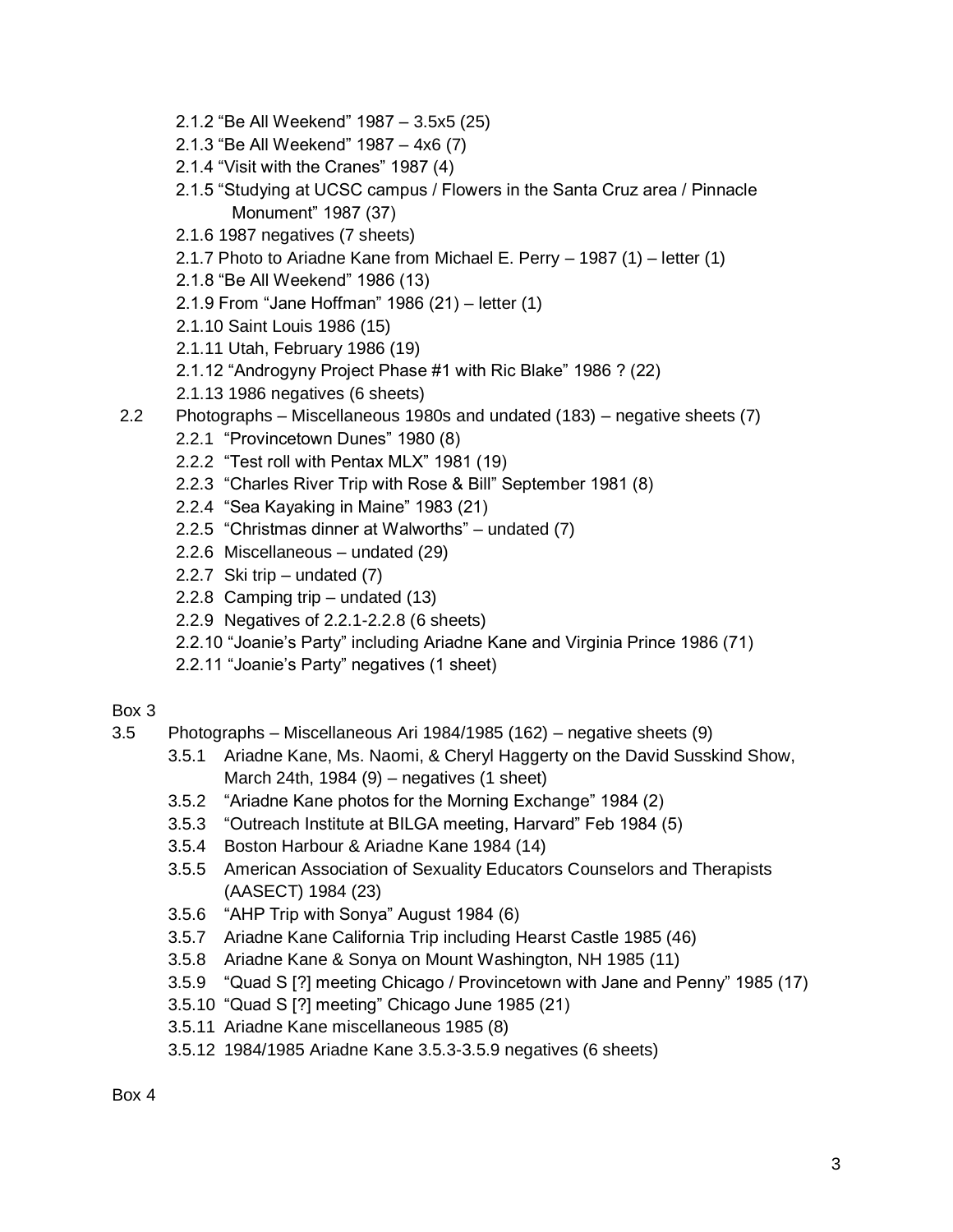4.2 Photographs in photo album – miscellaneous Ariadne Kane 1972/1973/1974 (121)

## <span id="page-3-0"></span>**Fantasia Fair**

Fantasia Fair started in 1975 in Provincetown, Massachusetts, to provide cross-dressers and transsexuals an opportunity to learn about themselves in an open, socially tolerant environment. In the intervening years, Fantasia Fair progressed from a holiday experience for the crossdressing community to a mix of practical, social, and educational opportunities designed to enhance personal growth and awareness of one's own gender expression.

ln the first years, the Fair was guided by [Ariadne](https://www.uvic.ca/transgenderarchives/collections/ari-kane/index.php) Kane, Betty Ann Lind, and several others from "The Cherrystones," a trans support group from Boston. To help facilitate the Fair, the "Outreach Institute for Gender studies" was established by Ari Kane in 1976. The Fair was part of the programs offered by this foundation.

### **Acc. No.: 2008-006**

- 1.7 Photographs Fantasia Fair various years (379) correspondence (1)
	- 1.7.1 Fantasia Fair undated "Award winners" b&w (6)
	- 1.7.2 Fantasia Fair undated "Fashion show" b&w (4)
	- 1.7.3 "Fan Fair" undated b&w (15)
	- 1.7.4 "Michelle" undated b&w (6)
	- 1.7.5 "Individual Poses" undated black & white (19)
	- 1.7.6 Fantasia Fair 1980 colour (11)
	- 1.7.7 "Scenery" undated polaroids (6)
	- 1.7.8 Fantasia Fair undated miscellaneous –colour (2)
	- 1.7.9 Fantasia Fair 1990 "Awards Banquet" polaroids (60)
	- 1.7.10 Fantasia Fair 1990 individuals "Pot Pourri" polaroids (56)
	- 1.7.11 Fantasia Fair 1990 "Fasion Show" at "Gifford House Inn" b&w (56)
	- 1.7.12 Fantasia Fair 1990 "Bisexual Partner" / TV's on the Street" b&w (12)
	- 1.7.13 Fantasia Fair 1990 "OutReach Banquet" / "Girls at Gifford with Dog" / "Pudding" / "Photo Session" / "Make Up Photos" – b&w (12)
	- 1.7.14 Fantasia Fair 1990 "Fi on Stage Strip Performance" b&w 4x4 (10)
	- 1.7.15 Fantasia Fair 1990 "Award Banquet" b&w 4x4 (7)
	- 1.7.16 Fantasia Fair 1990 "Open House Cocktail Party" b&w 4x4 (14)
	- 1.7.17 Fantasia Fair 1990 "Fantasy Ball" b&w 4x4 (7)
	- 1.7.18 Fantasia Fair 1990 "Fashion & Beauty Course" b&w 4x4 (8)
	- 1.7.19 Fantasia Fair 1990 miscellaneous b&w 4x4 (66)
	- 1.7.20 Fantasia Fair undated individuals on stage b&w (2)
	- 1.7.21 Letter to Betty Ann Lin from "Nancy" re: 1990 Fantasia Fair
- 1.8 Negatives Fantasia Fair 1990 (24 sheets)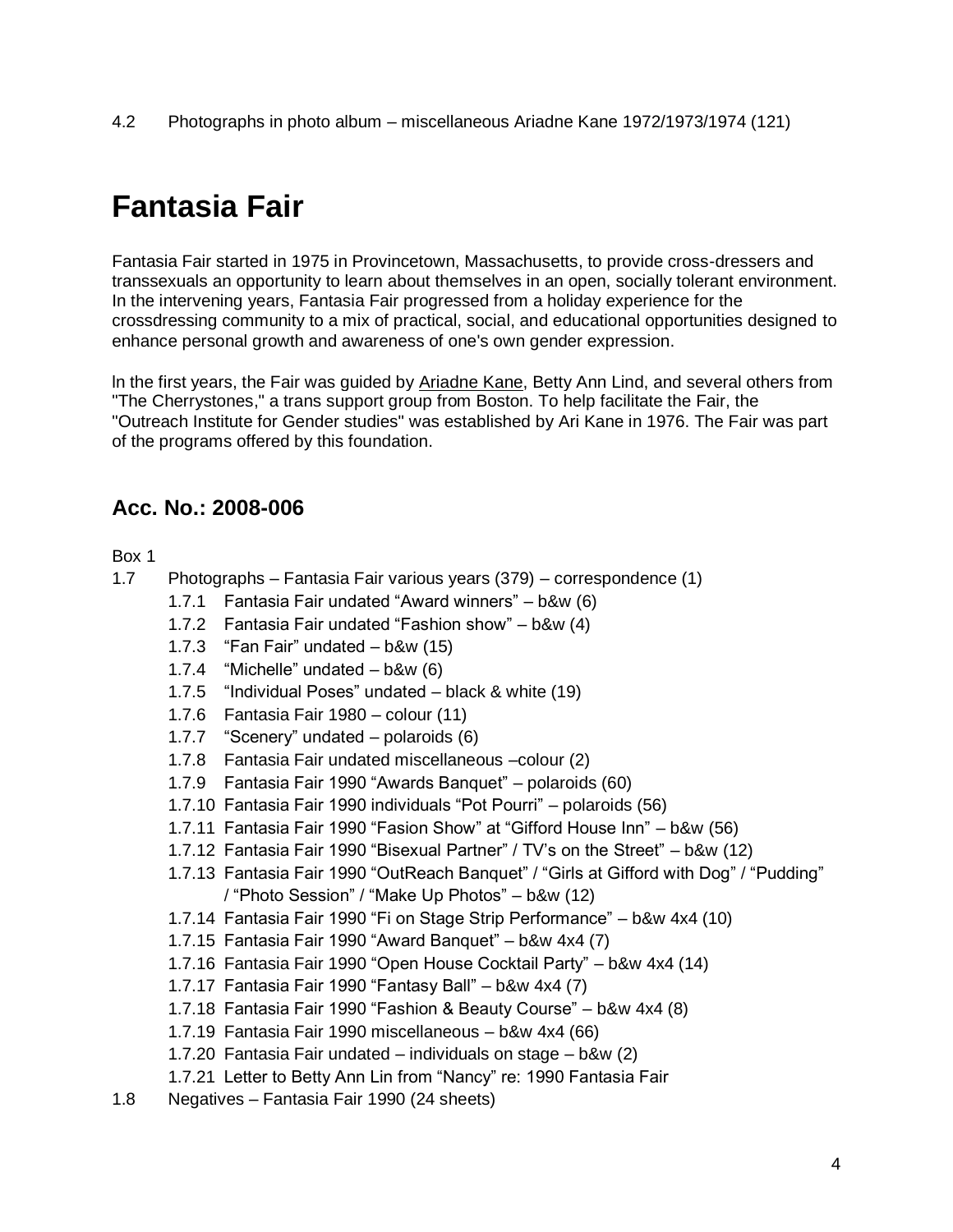- 1.9 Slides Fantasia Fair 1976/75 (230) photographs 1992 (37) negative sheets (2) 1.9.1 Fantasia Fair 1976 "Cocktail Party" – slides (25) 1.9.2 Fantasia Fair 1976 "Fashion Show & Auction" – slides (39) 1.9.3 Fantasia Fair 1976 "FB / Course" – slides (16) 1.9.4 Fantasia Fair 1976 "Banquet / Awards" – slides (15) 1.9.5 Fantasia Fair 1976 "Potluck Supper / Symposium) – slides (12) 1.9.6 Fantasia Fair 1976 "Dinner 2nd / Terrace" – slides (10) 1.9.7 Fantasia Fair 1976 "Evening with Charlotte" – slides (8) 1.9.8 Fantasia Fair 1976 "Ages of Fashion / Raffle" – slides (10) 1.9.9 Fantasia Fair 1976 miscellaneous / unsorted – slides (64) 1.9.10 1975 event Fantasia Fair ? - slides (31) 1.9.11 Ariadne Kane 1992 miscellaneous – photographs (37) 1.9.12 Ariadne Kane 1992 miscellaneous – negatives (2 sheets) 1.10 Photographs – undated eighties ? (394) – correspondence (1) 1.10.1 Event – undated Fantasia Fair ? eighties ? – redscale 4x6 (95) 1.10.2 Event – undated Fantasia Fair ? eighties ? – redscale 4x6 (61) 1.10.3 Event – undated Fantasia Fair ? eighties ? – redscale 4x6 (76) 1.10.4 Event – undated Fantasia Fair ? eighties ? – b&w 4x6 (115) 1.10.5 Event – undated Fantasia Fair ? eighties ? – colour 4x6 (24)
	- 1.10.6 Event undated Fantasia Fair ? 1988 ? colour 4x6 (20)

- 2.6 Photographs Fantasia Fair 1987/86 (164) negatives (2)
	- 2.6.1 Fantasia Fair 1987 individuals b&w 5x7 (45) [list below]
	- 2.6.2 Fantasia Fair 1987 miscellaneous b&w 5x7 (56)
	- 2.6.3 Fantasia Fair miscellaneous undated 1986/1987 ? b&w 5x7 (62) negatives (2) [list below]
	- 2.6.4 Fantasia Fair audience including Virginia Prince undated b&w 5x7 (1)
- 2.7 Photographs Fantasia Fair 1987 miscellaneous (115) written correspondence
	- 2.7.1 Fantasia Fair 1987 miscellaneous b&w 5x7 (77)
	- 2.7.2 Fantasia Fair miscellaneous c1987 b&w 5x7 (12)
	- 2.7.3 Miscellaneous people undated b&w / colour (24)
	- 2.7.4 Headshot undated colour 5x7 (1)
	- 2.7.5 Headshot undated  $b$ &w 8x10 (1)
- 2.8 Photographs Fantasia Fair miscellaneous c1988 (377) [list below]
	- 2.8.1 Fantasia Fair miscellaneous undated 1988 ? b&w (69)
	- 2.8.2 Fantasia Fair miscellaneous undated 1988 ? b&w (68)
	- 2.8.3 Fantasia Fair miscellaneous undated 1988 ? colour (64)
	- 2.8.4 Fantasia Fair miscellaneous undated 1988 ? redscale (53)
	- 2.8.5 Fantasia Fair miscellaneous undated 1988 ? redscale (52)
	- 2.8.6 Fantasia Fair miscellaneous undated 1988 ? redscale (71)
- 2.9 Photographs and copies Fantasia Fair 1981 / 1982 (78) written pages (41) negative/ proof sheet sets (53)
	- 2.9.1 Fantasia Fair 1981 "For Album" b&w (76) [list below]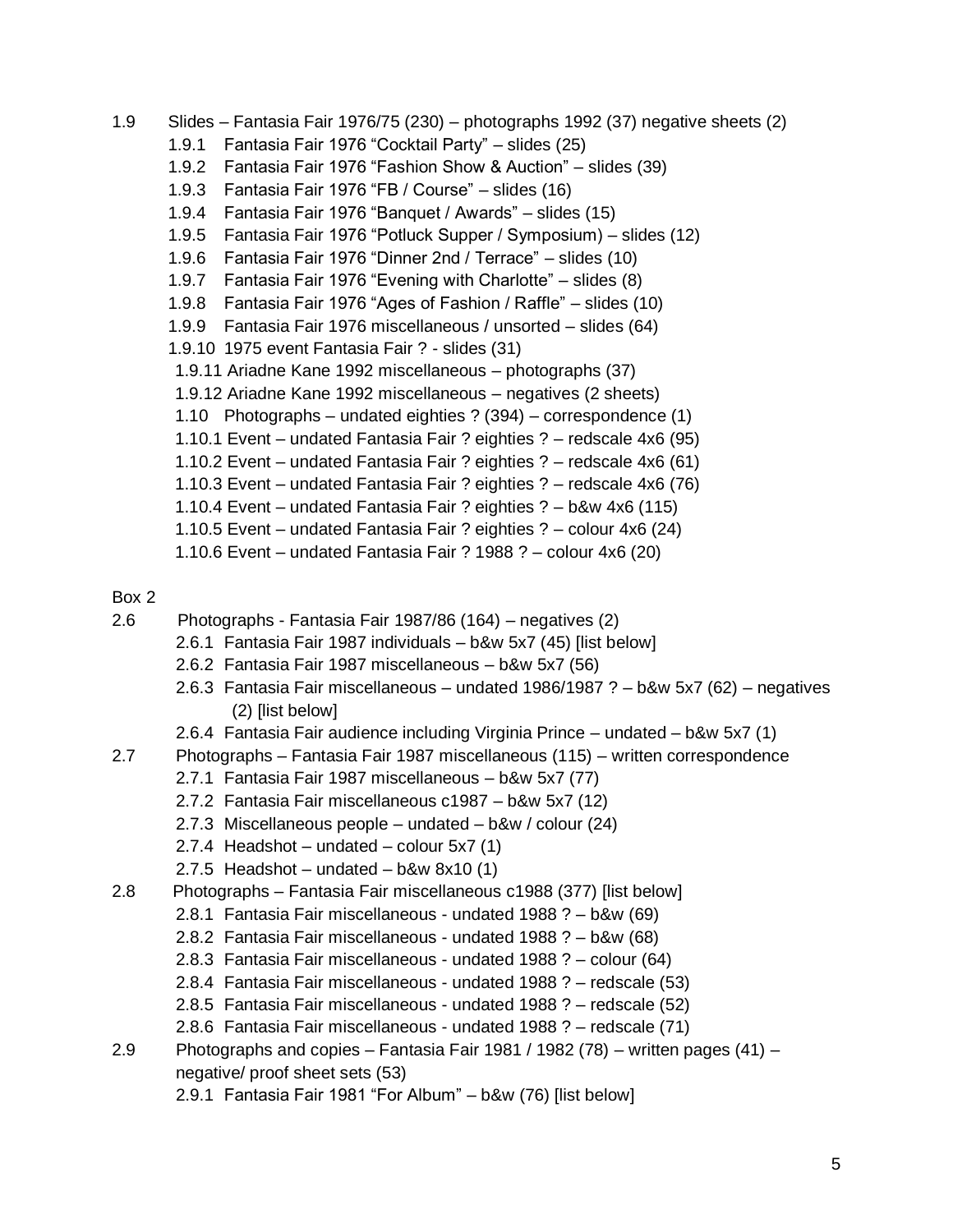- 2.9.2 Fantasia Fair 1981 Betty Ann Lind with ? 5x7 (1) photocopy (1)
- 2.9.3 Fantasia Fair handbook mock-up including 1981 images (40 pages) correspondence regarding 1982 handbook (1)
- 2.9.4 Fantasia Fair 1981 "Photos by M. P. Allen" negative sheets + corresponding proof sheets (29 sets) [list below]
- 2.9.5 Fantasia Fair 1982 "Photos by M. P. Allen" negative sleeves + corresponding proof sheets (24 sets)

- 3.2 Photographs Ariadne Kane & various Fantasia Fairs 1980s (207) negative sheets (2)
	- 3.2.1 Ariadne Kane "Modelling at Petti Dayne Creations" 1980 b&w (22)
	- 3.2.2 Fantasia Fair 1980 "To Be Added to Album" (45)
	- 3.2.3 "New Years Weekend" 1983 (6) negatives (1 sheet)
	- 3.2.4 Personal & Fantasia Fair 1984 "H+B Cocktail Party" (18) negatives (1 sheet)
	- 3.2.5 Fantasia Fair 1984 individuals (12)
	- 3.2.6 Society for the Scientific Study of Sexuality (SSSS) Annual Conference 1985 (7)
	- 3.2.7 Fantasia Fair 1989 4x5.8 / 4x6 (51)
	- 3.2.8 Fantasia Fair undated eighties ? b&w 3.5x4.8 (21)
	- 3.2.9 Fantasia Fair undated eighties ? b&w 5x7 (22)
	- 3.2.10 "Ari Kane Holiday Party" undated (3) negatives (1 strip)
- 3.3 Fantasia Fair 1979 negative sheets (18) proof sheets (20) written correspondence
- 3.4 Photographs Miscellaneous Ari 1969-1983 (173) slides (11) written **Correspondence** 
	- 3.4.1 Puglia, Italy 1969 b&w 3.2x4.5 (33)
	- 3.4.2 "Carole Mayfield" Fantasia Fair 1977 / 1978 (2)
	- 3.4.3 Fantasia Fair 1979 "Ariadne Kane, Unis, Charlotte, & Julie" (3)
	- 3.4.4 Ariadne Kane posed shots 1980 ( 3)
	- 3.4.5 Fantasia Fair 1980 miscellaneous (49)
	- 3.4.6 Fantasia Fair 1980 people (26) list of names
	- 3.4.7 Fantasia Fair 1980 people (38) list of names
	- 3.4.8 "Catskill Weekend, Joyce [?] Party" September 1983 (9) notes
	- 3.4.9 Society for the Scientific Study of Sexuality (SSSS) National meeting exhibit with Ariadne Kane – 1983 (3)
	- 3.4.10 Tiffany Club Halloween 1983 slides (11)
	- 3.4.11 Ariadne Kane posed shot undated b&w 4.2x9.5 (1)
	- 3.4.12 To Ariadne from "Leyah" 1982 (6) letters (3)
	- 3.4.13 Correspondence Ariadne Kane various letters / articles / brochures 1980- 1985
- 3.6 Photographs Fantasia Fair 1988 (270) cover page (1)
	- 3.6.1 Fantasia Fair 1988 b&w 3.5x5 (45)
	- 3.6.2 Fantasia Fair 1988 b&w / redscale 4x6 (150)
	- 3.6.3 Fantasia Fair 1988 b&w / redscale 5x7 (49)
	- 3.6.4 Fantasia Fair 1988 colour various sizes (26)
	- 3.6.5 Fantasia Fair 1988 cover page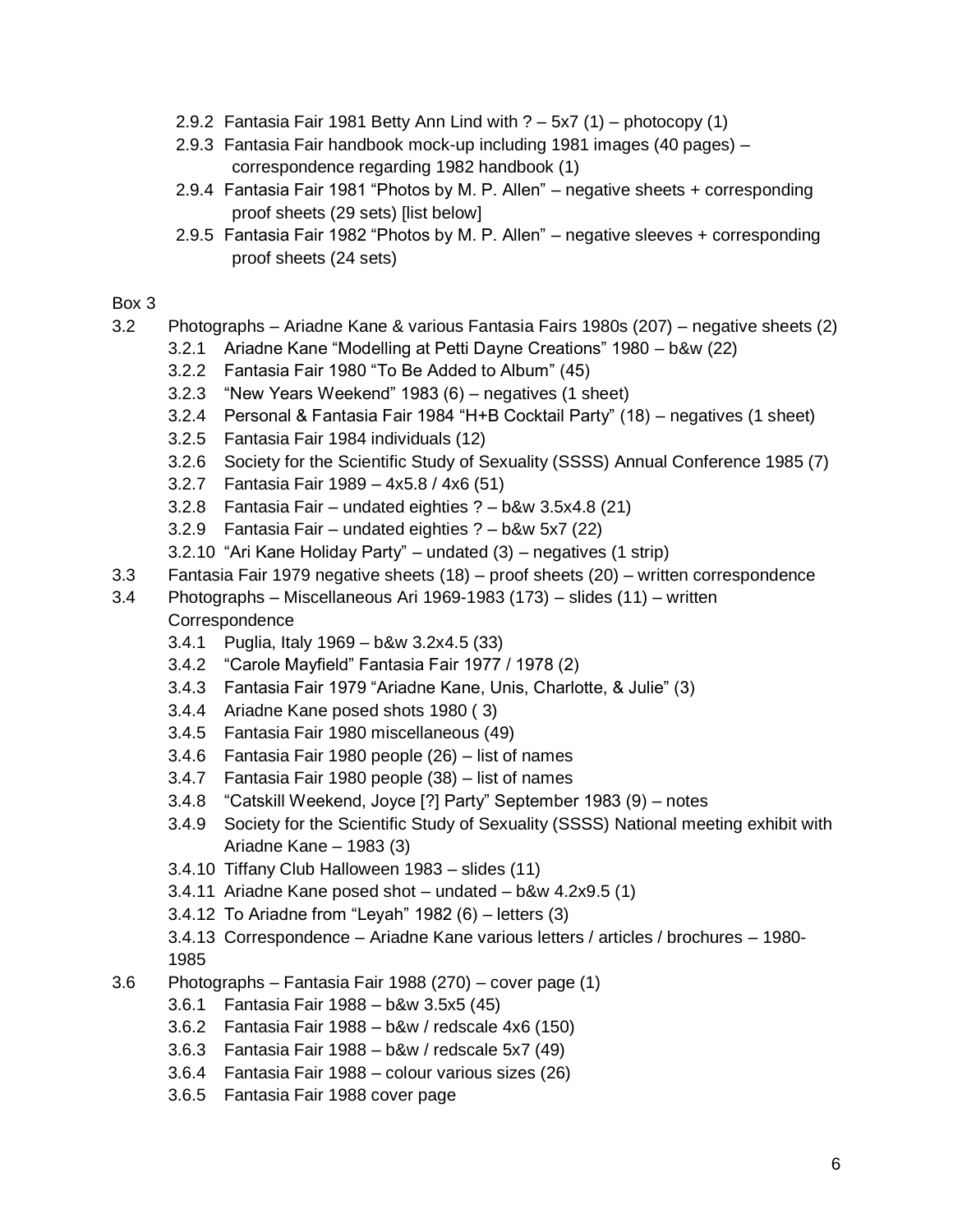- 3.7 Photographs Fantasia Fair undated eighties ? (240) 1/4
	- 3.7.1 Fantasia Fair undated "Orientation" (29)
	- 3.7.2 Fantasia Fair undated "On the town / Pajama Party" (111)
	- 3.7.3 Fantasia Fair undated "Seminars" (48)
	- 3.7.4 Fantasia Fair undated "Speech / Dining Out" (52)
- 3.8 Photographs Fantasia Fair undated eighties? (229) 2/4
	- 3.8.1 Fantasia Fair undated "Follies + backstage" (124)
	- 3.8.2 Fantasia Fair undated "Awards" (105)
- 3.9 Photographs Fantasia Fair undated eighties? (228) 3/4
	- 3.9.1 Fantasia Fair undated posed shots (36)
	- 3.9.2 Fantasia Fair undated posed shots beach (37)
	- 3.9.3 Fantasia Fair undated "Portraits" and miscellaneous (53)
	- 3.9.4 Fantasia Fair undated "Town & Gown" (46)
	- 3.9.5 Fantasia Fair undated "Shopping" (56)
- 3.10 Photographs Fantasia Fair undated eighties? (180) 4/4
	- 3.10.1 Fantasia Fair undated "Legal & Topless" Barbara posed shots (29)
	- 3.10.2 Fantasia Fair undated "Church presentation" (18)
	- 3.10.3 Fantasia Fair undated "Kite flying" (19)
	- 3.10.4 Fantasia Fair undated "Banquet" (12)
	- 3.10.5 Fantasia Fair undated miscellaneous (10)
	- 3.10.6 Fantasia Fair undated "Fashion Show / Backstage" (60)
	- 3.10.7 Fantasia Fair undated "Rehearsal" (32)
- 2.6.1 list ^
	- Fantasia Fair individual pose Jane Mulvenna b/w 1987
	- Fantasia Fair individual pose Eve B. b/w 1987
	- Fantasia Fair candid seminar Kay Metsker b/w 1987
	- Fantasia Fair individual pose Nancy Huang b/w 1987
	- Fantasia Fair individual pose Robin Esch b/w 1987
	- Fantasia Fair candid pose Neila Miller & Jennifer Lucerne O'Neil b/w 1987
	- Fantasia Fair candid hairstyling Robin Esch & Rachael b/w 1987
	- Fantasia Fair candid pose Neila Miller b/w 1987
	- Fantasia Fair candid seminar Kay Metsker b/w 1987
	- Fantasia Fair candid group Jennifer Lucerne & Kay Metsker b/w 1987
	- Fantasia Fair dance candid Kay Metsker b/w 1987
	- Fantasia Fair candid seminar Betty Ann Lind b/w 1987
	- Fantasia Fair candid pose Kay Metsker b/w 1987
	- Fantasia Fair candid dance Jennifer Lucerne, Jacquelin b/w 1987
	- Fantasia Fair individual candid pose Jane Peabody b/w 1987
	- Fantasia Fair individual candid pose Jennifer O'Neal b/w 1987
	- Fantasia Fair Talent Show costume Kay Metsker b/w 1987
	- Fantasia Fair individual candid pose Maxine b/w 1987
	- Fantasia Fair individual candid pose Sheila D. b/w 1987
	- Fantasia Fair Awards Banquet[?] Ariadne Kane & Rachael b/w 1987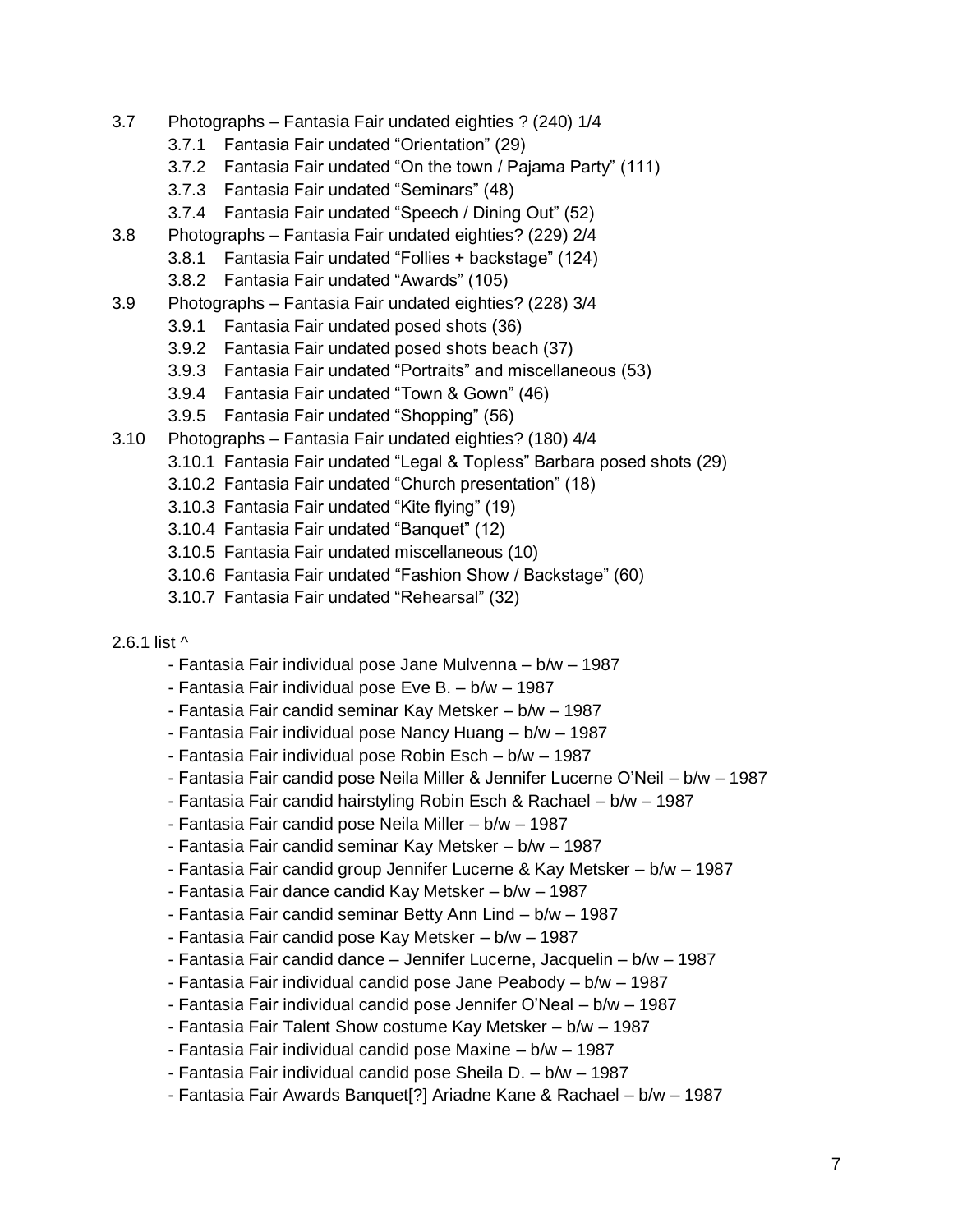- Fantasia Fair Awards Banquet[?] Betty Ann Lind b/w 1987
- Fantasia Fair Awards Banquet[?] Rachael & Ms. Naomi b/w 1987
- Fantasia Fair individual pose Gwyneth b/w 1987
- Fantasia Fair pose Paula & Gwyneth b/w 1987
- Fantasia Fair individual pose Gretchen b/w 1987
- Fantasia Fair individual pose Judy Osborn b/w 1987
- Fantasia Fair individual pose Neila Miller b/w 1987
- Fantasia Fair candid pose Nancy Huang b/w 1987
- Fantasia Fair candid dressing room Paula b/w 1987
- Fantasia Fair candid individual pose dressing room b/w 1987
- Fantasia Fair candid individual pose Fashion Show b/w 1987 (2)
- Fantasia Fair individual pose b/w 1987 (3)
- Fantasia Fair candid dinner b/w 1987 (5)
- Fantasia Fair candid caricaturist b/w 1987
- Fantasia Fair candid coat-check b/w 1987
- Fantasia Fair candid seminar b/w 1987
- Fantasia Fair candid chat b/w 1987

#### 2.6.3 list ^

- Fantasia Fair individual pose b/w & negative 1986/1987
- Fantasia Fair Awards Banquet Jane Peabody & Jennifer Lucerne b/w & negative 1986/1987
- Fantasia Fair candid individual pose Jerry L. b/w 1986/1987
- Fantasia Fair candid individual pose Jennifer Lucerne b/w 1986/1987
- Fantasia Fair candid individual pose Nancy Huang b/w 1986/1987
- Fantasia Fair candid individual pose Linda Walker b/w 1986/1987
- Fantasia Fair candid individual pose Maureen "Follies" b/w 1986-1987
- Fantasia Fair candid individual pose unnamed b/w 1986/1987 (6)
- Fantasia Fair Fashion Show [Talent Show?] Cleanette, Winnie, Jerry L., Ms. Naomi, **Cindy**

Woodford, Jennifer Lucerne – b/w – 1986/1987

- Fantasia Fair seminar Kay Metsker, Jerry L., Betty Ann Lind b/w 1986/1987
- Fantasia Fair seminar Betty Ann Lind b/w 1986/1987
- Fantasia Fair Awards Banquet Jerry L., Jane Peabody b/w 1986/1987 (2)
- Fantasia Fair costume party Winnie, Jerry L. b/w 1986/1987
- Fantasia Fair dressing room Jerry L. b/w 1986/1987
- Fantasia Fair dinner Jerry L. b/w 1986/1987
- Fantasia Fair Fashion Show [Talent Show?] Jerry L., Kay Metsker b/w 1986/1987 (2)

- Fantasia Fair Fashion Show [Talent Show?] Nancy Huang, Cindy Woodford, Jerry L., Ms. Naomi, Winnie, Cleanette – b/w – 1986/1987 (2)

- Fantasia Fair dog pose Jacquelin & Kay Metsker b/w 1987 (2)
- Fantasia Fair Fashion Show [Talent Show] Jacquelin, Jerry L. b/w 1986/1987
- Fantasia Fair Fashion Show [Talent Show?] Cleanette, Jerry L., Nancy Huang b/w –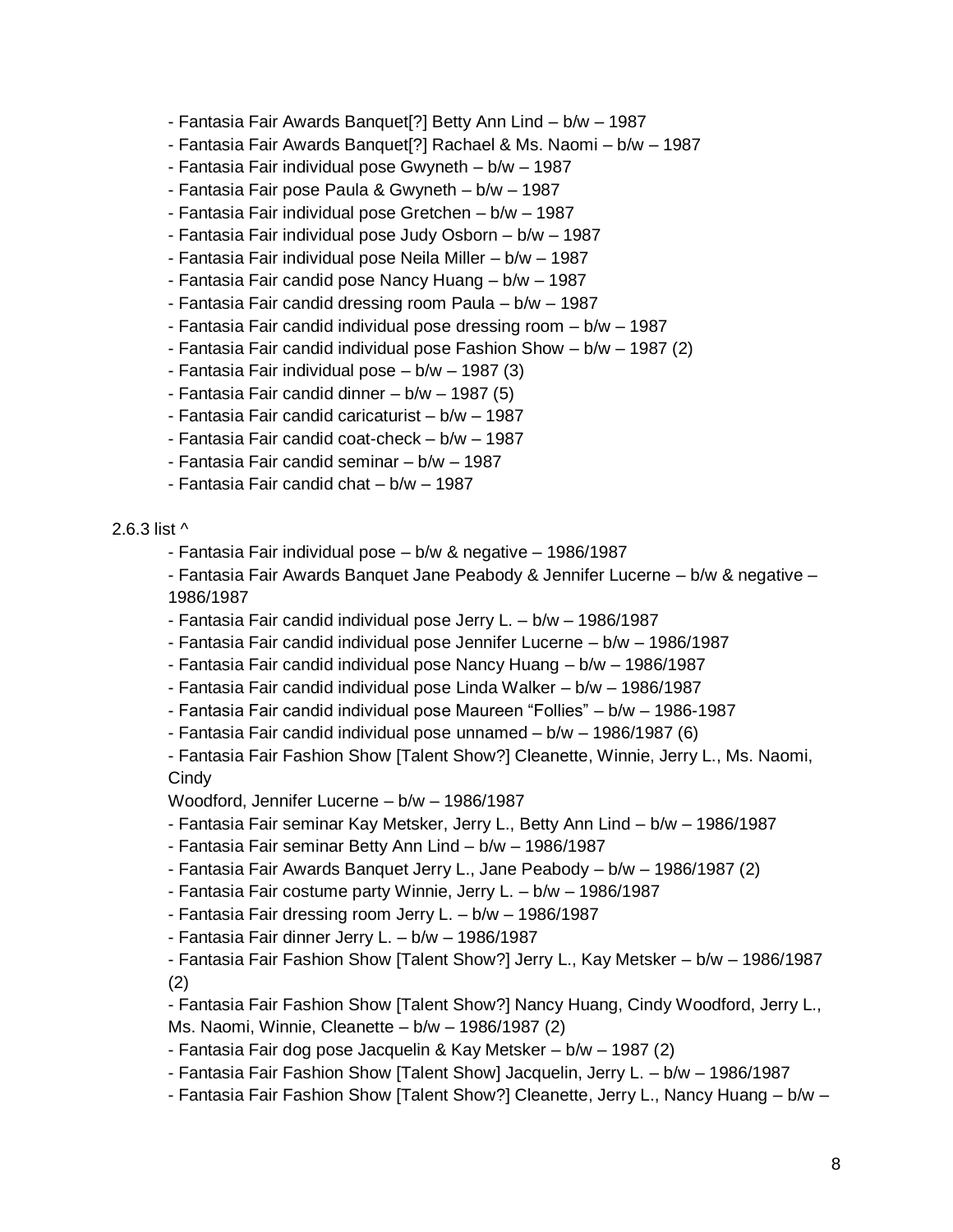1986/1987

- Fantasia Fair lunch Jacquelin – b/w – 1986/1987

- Fantasia Fair seminar Kay Metsker – b/w – 1986/1987

- Fantasia Fair candid Linda Walker – b/w – 1986/1987

- Fantasia Fair Pajama Party Jennifer Lucerne – b/w – 1986/1987

- Fantasia Fair Fashion Show [Talent Show?] Jacquelin, Winnie, Cleanette, Jane Peabody,

Linda Walker, Pam Van Buren – b/w – 1986/1987

- Fantasia Fair candid Cindy Woodford, Linda Walker, Kay Metsker – b/w – 1986/1987

- Fantasia Fair candid Kay Metsker – b/w – 1986/1987

- Fantasia Fair seminar Jacquelin – b/w – 1986/1987

- Fantasia Fair candid Linda Walker[?] – b/w – 1986/1987

- Fantasia Fair costume photo shoot Nancy Huang, Jane Mulvenna, Cindy Woodford – b/w

– 1986/1987 (3)

- Fantasia Fair seminar Jane Mulvenna, Jennifer Lucerne, Kay Metsker – b/w – 1986/1987

- Fantasia Fair candid beach Jennifer Lucerne, Jane Mulvenna, Kay Metsker – b/w – 1986/1987

- Fantasia Fair street candid Cindy Woodford, Jennifer Lucerne – b/w – 1986/1987

- Fantasia Fair Fashion Show [Talent Show?] Pam Van Buren, Jacquelin – b/w – 1986/1987

- Fantasia Fair seminar Jane Mulvenna, Kay Metsker – b/w – 1986/1987 (2)

- Fantasia Fair candid Provincetown Jennifer Lucerne – b/w -1986/1987

- Fantasia Fair candid Provincetown Jennifer Lucerne, Cindy Woodford – b/w – 1986/1987

- Fantasia Fair seminar Kay Metsker – b/w – 1986/1987

- Fantasia Fair Fashion Show [Talent Show?] Jacquelin – b/w – 1986/1987

- Fantasia Fair candid Provincetown b/w 1986/1987 (2)
- Fantasia Fair group pose b/w 1986/1987
- Fantasia Fair group meeting Kay Metsker b/w 1986/1987
- Fantasia Fair trio pose b/w 1986/1987
- Fantasia Fair dressing room b/w 1986/1987
- Fantasia Fair lobster costume Provincetown b/w 1986/1987
- Fantasia Fair kite flying b/w 1986/1987
- Fantasia Fair Talent Show trio b/w 1986/1987 (3)

#### 2.8 list ^

- Fantasia Fair seminar b/w 1988[?] (19)
- Fantasia Fair individuals b/w 1988[?] (3)
- Fantasia Fair lunch & prep  $b/w 1988$ [?] (30)
- Fantasia Fair whale-watching b/w 1988[?] (36)
- Fantasia Fair misc. candid  $b/w 1988[?] (4)$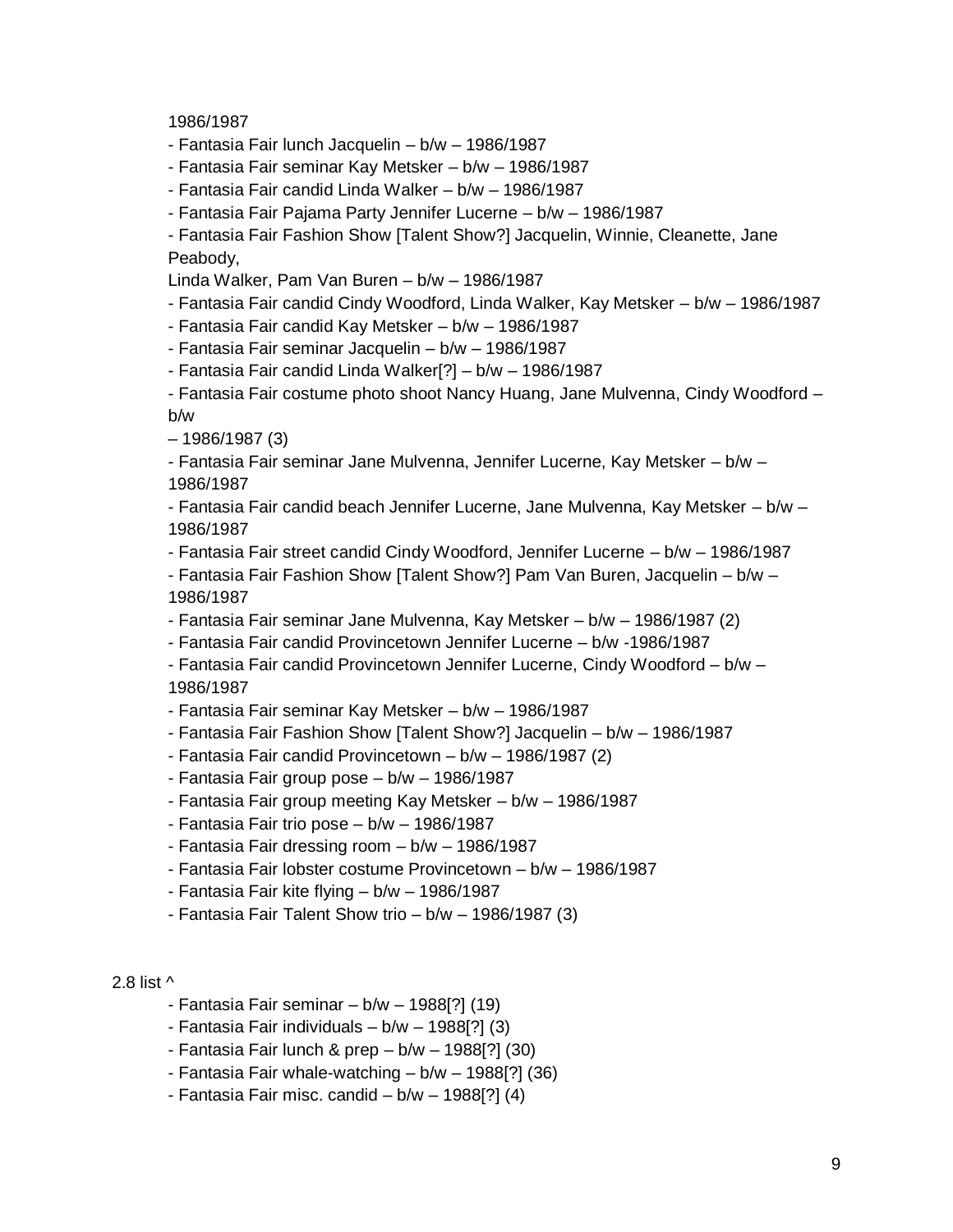- Fantasia Fair individual portrait/pose b/w 1988[?] (14)
- Fantasia Fair poses with dog  $b/w 1988[?]$  (5)
- Fantasia Fair boating– b/w 1988[?] (2)
- Fantasia Fair colour workshop b/w 1988[?] (4)
- Fantasia Fair dance rehearsal b/w 1988[?] (7)
- Fantasia Fair Talent Show  $b/w 1988[?]$  (25)
- Fantasia Fair green room b/w 1988[?] (6)
- Fantasia Fair whale-watching colour 1988[?] (30)
- Fantasia Fair Provincetown colour 1988[?] (11)
- Fantasia Fair Talent Show red tint 1988[?] (27)
- $-$  Fantasia Fair pub red tint 1988[?] (6)
- Fantasia Fair seminar rent tint 1988[?] (55)
- Fantasia Fair Fashion Show red tint 1988[?] (30)
- Fantasia Fair music recital red tint 1988[?] (13)
- Fantasia Fair individual portrait/pose red tint 1988[?] (4)
- Fantasia Fair Provincetown red tint 1988[?] (9)
- Fantasia Fair Talent Show red tint 1988[?] (26)

#### 2.9.1 list ^

- Fantasia Fair Orientation & Registration b/w 1981 (2)
- Fantasia Fair Pot Pourri b/w 1981 (1)
- Fantasia Fair Misc. Pot Pourri b/w 1981 (8)
- Fantasia Fair PJ Party b/w 1981 (3)
- Fantasia Fair Ocean's Inn Farewell Party b/w 1981 (1)
- Fantasia Fair Fashion Show b/w 1981 (6)
- Fantasia Fair Follies b/w 1981 (7)
- Fantasia Fair Fantasy Ball b/w 1981 (3)
- Fantasia Fair Androgyny Awareness Workshop b/w 1981 (6)
- Fantasia Fair Awards Banquet b/w 1981 (11)
- Fantasia Fair Church Donation b/w 1981 (1)
- Fantasia Fair Bathing Suit Review b/w 1981 (4)
- Fantasia Fair T&G Supper b/w 1981 (2)
- Fantasia Fair Cut Above Cocktail Party b/w 1981 (3)
- Fantasia Fair At The Hair Salon b/w 1981 (2)
- Fantasia Fair Hair & Wigs b/w 1981 (3)
- Fantasia Fair Makeup Clinic b/w 1981 (2)
- Fantasia Fair T&G Supper b/w 1981 (2)
- Fantasia Fair Fashion/Beauty Program b/w 1981 (1)
- Fantasia Fair Seminars b/w 1981 (4)
- Fantasia Fair Out There & Having Fun b/w 1981 (4)
- Fantasia Fair Cape Cod National Seashore– b/w 1981 (2)
- Fantasia Fair miscellaneous b/w 1981 (2)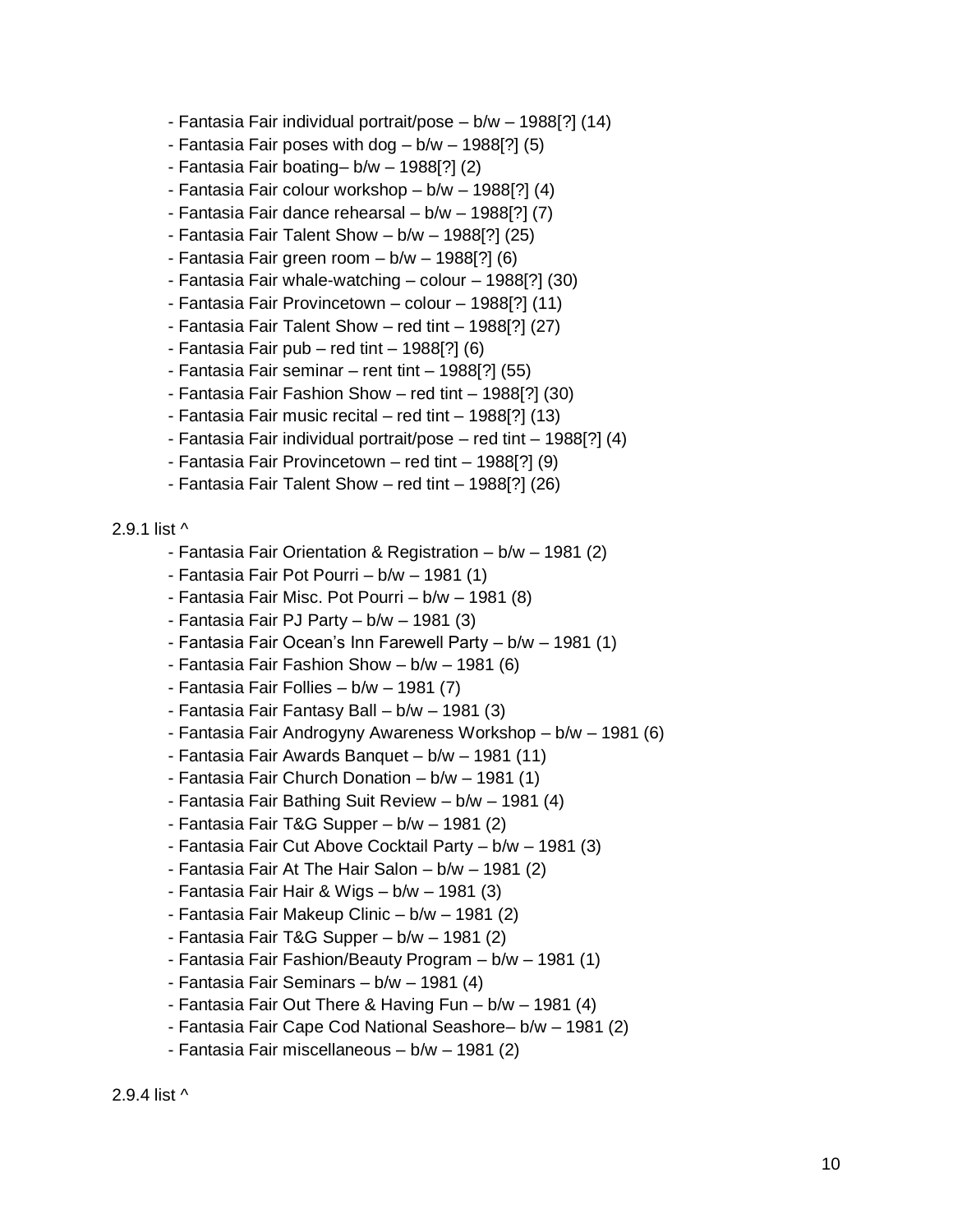- Fantasia Fair candid party proofs & negatives set 1981(7)
- Fantasia Fair hair salon proofs & negatives set 1981
- Fantasia Fair talent show proofs & negatives set 1981(4)
- Fantasia Fair candid party & town proofs & negatives set 1981 (3)
- Fantasia Fair lunch & Makeup Clinic proofs & negatives set 1981
- Fantasia Fair candid Awards Banquet proofs & negatives set 1981 (2)
- Fantasia Fair candid town proofs & negatives set 1981 (3)
- Fantasia Fair candid seminar proofs & negatives set 1981 (3)
- Fantasia Fair candid Fashion Show proofs & negatives set 1981 (3)
- Fantasia Fair candid kayaking proofs & negatives set 1981
- Fantasia Fair individuals & candid party proofs & negatives set 1981

## <span id="page-10-0"></span>**International Foundation for Gender Education**

[International](http://www.ifge.org/) Foundation for Gender Education (IFGE) was a non-profit advocacy organization founded in November 1986 by Merissa Sherill Lynn. It was established to promote understanding of transgender people.The IFGE developed out of an earlier organization, the Tiffany Club, which was officially founded 1978.

The IFGE operated as a communication medium, an outreach and educational tool, and a unifying factor for transgender people. It provided support and channeled funds and information, and it provided educational information to trans people, to persons directly affected by them, to professional communities and to the general public. The IFGE published *Transgender Tapestry* and special topic publications, held an annual "coming together" convention, and provided a speakers bureau and library on transgender issues.

### **Acc. No.: 2008-006**

Box 1

- 1.3 Photographs book covers / miscellaneous / Ariadne Kane (22) negative sheets (11) proof sheets (33)
	- 1.3.6 Officers and Board of Directors of the International Foundation for Gender Education – early seventies (1)

## <span id="page-10-1"></span>**Rikki Swin**

[Rikki](http://www.uvic.ca/library/about/support/donors/RikkiSwin2.php) Swin was born in Chicago in 1947. An expert in polymer construction and design, she started Tec Air, Inc. in 1970, a manufacturing business specializing in plastic injection moulding. This business grew to annual revenues of US\$20 million; in 1999, she sold the business.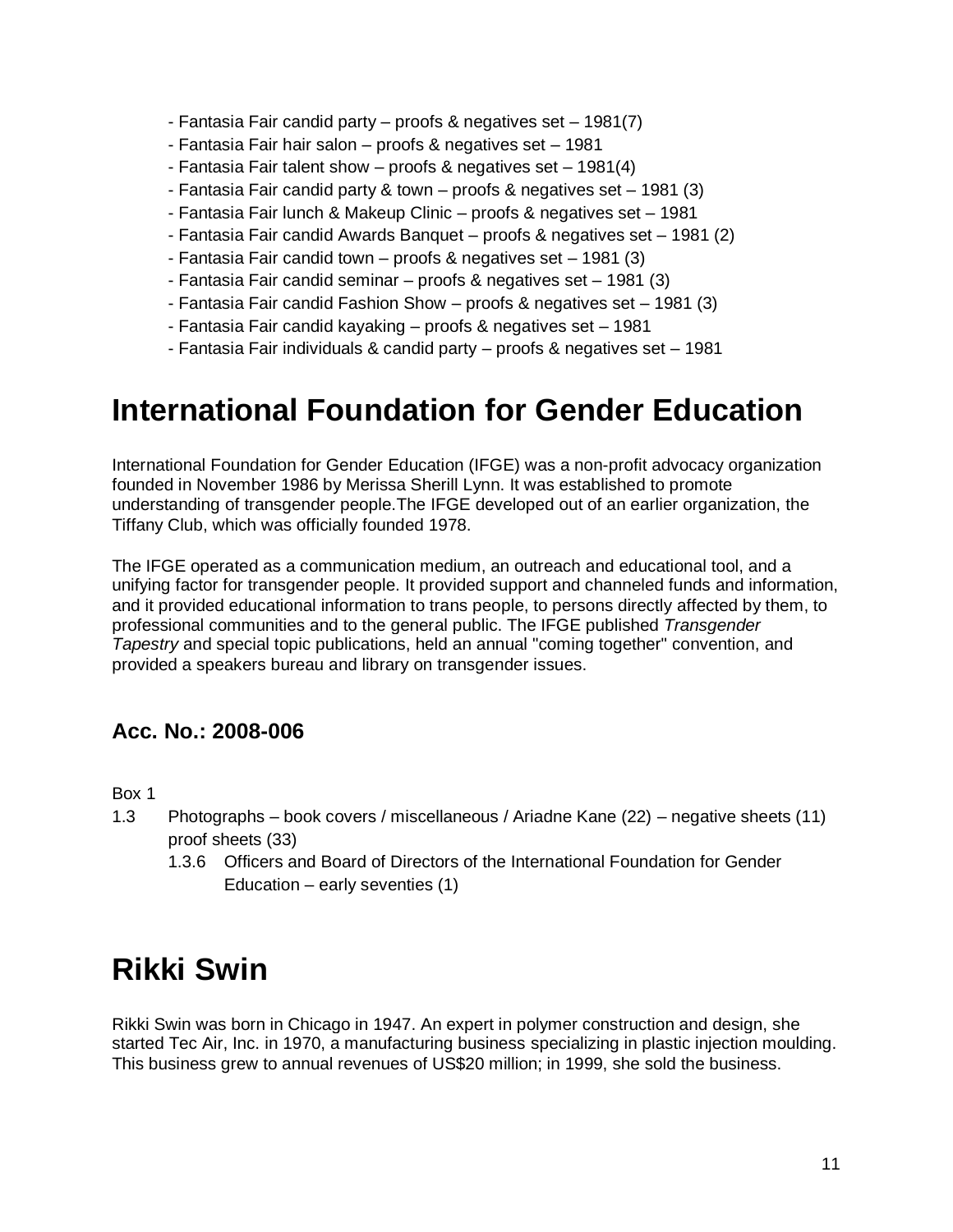She founded the Rikki Swin Institute (RSI) in Chicago in 2001. Rikki Swin has lived in Victoria, BC, Canada, and currently resides on San Juan Island, Washington, USA.

### **Acc. No.: 2008-006**

Box 1

- 1.2 Photograph proofs undated (579)
- 1.5 Photographs miscellaneous colour undated 70s? (23) black and white Photocopies (6 sheets) – list of names – 1978 newspaper article

Box 2

- 2.3 Photographs Miscellaneous (245) written note (1)
	- 2.3.1 Restaurant 1961 b&w (15)
	- 2.3.2 "New York" undated (22)
	- 2.3.3 "China and India bad shots" undated (14)
	- 2.3.4 Miscellaneous travel undated (78)
	- 2.3.5 Miscellaneous outdoors / coast undated (51)
	- 2.3.6 Canoeing undated  $b$ &w  $(7)$
	- 2.3.7 Mountains undated (11)
	- 2.3.8 Miscellaneous undated (24)
	- 2.3.9 "Provincetown, MA" undated (14)
	- 2.3.10 Photos to Rikki Swin from "Yosh" undated (9) written note (1)
- 2.4 Photo proofs 1983 (10 strips) Sicily slides (32) Miscellaneous negative sheets (25)
	- 2.4.1 "Sea Kayaking", August 1983 strips of proofs (10)
	- 2.4.2 Sicily undated slides (32)
	- 2.4.3 Miscellaneous 1980s negatives (6 sheets) [list below]
	- 2.4.4 Miscellaneous / travel undated negatives (19 sheets)

2.4.3 list ^

- $-V.$  Bruce negatives 1981 (8)
- Visit with Tom & Saauna & Dinner[?] & Mag[?] & Howard[?] negatives 1984 (10)

- Provincetown, MA with J & S + A. MK – Joe O'Neill & Friends & Skiing with Herb D. – negatives – 1987 (10)

- Pajano D[-] negatives undated (10)
- William Cushing negatives undated (7)

# <span id="page-11-0"></span>**Rikki Swin Institute**

The Rikki Swin Institute: Gender Education, Research, Library and Archives (RSI) dedicated to transgender research and education. It opened to the public on March 22, 2001, to coincide with the 15th Annual Conference of the International Foundation for Gender Education. The Institute closed in December 2004.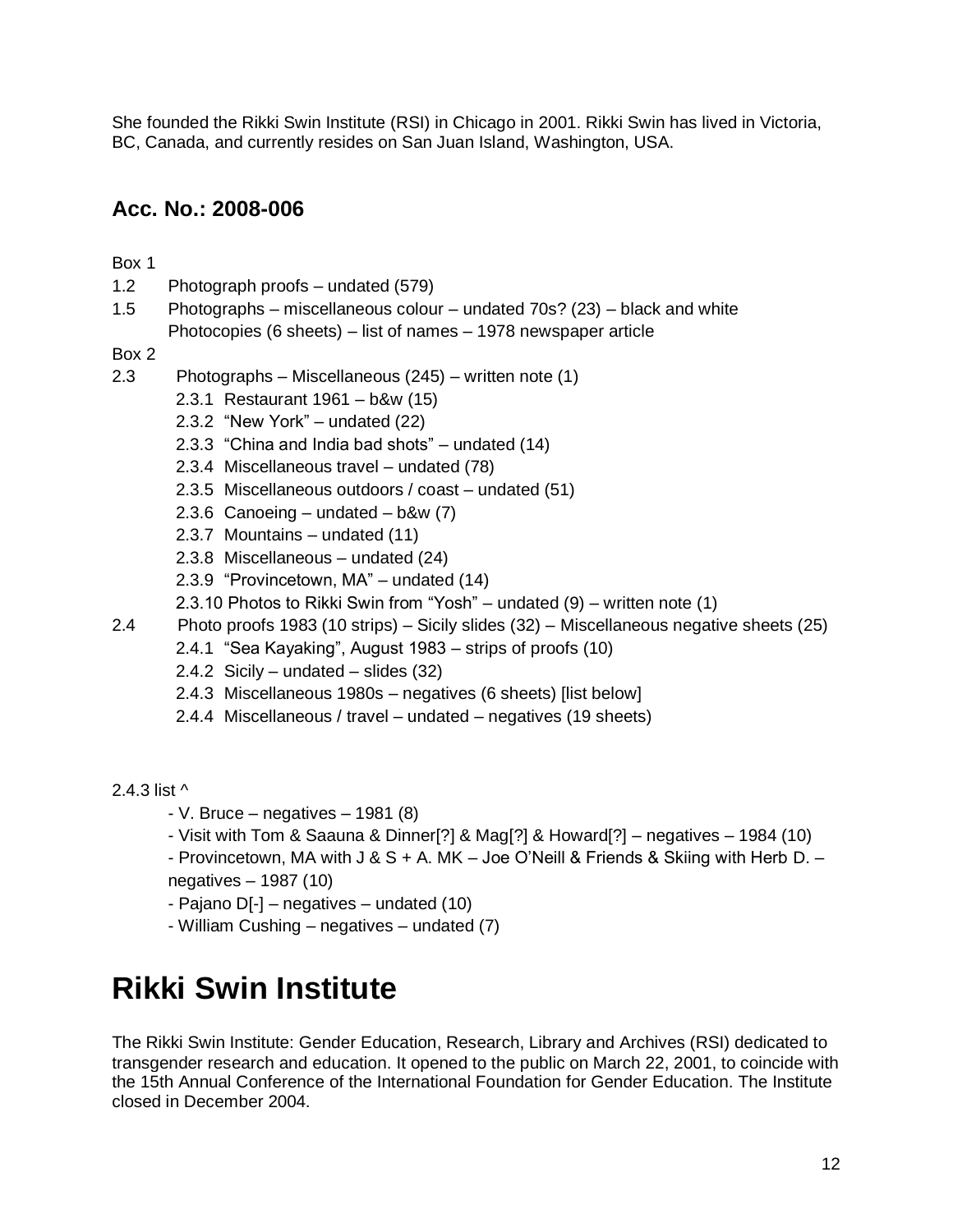The Institute had four objectives: the housing of a library and archives; conference cosponsorship; digital video education; and research. Archival collections were purchased from Ari Kane, Betty Ann Lind, the International Foundation for Gender Education (IFGE), and Virginia Prince.

### **Acc. No.: 2008-006**

Box 1

- 1.1 Photographs Rikki Swin Institute (RSI) March 2001 opening (216) proof sheets (15) single proof – written correspondence
	- 1.1.1 Rikki Swin Institute March 2001 opening ceremony (18)
	- 1.1.2 Rikki Swin Institute March 2001 opening dinner (76)
	- 1.1.3 Rikki Swin Institute March 2001 opening (74)
	- 1.1.4 Rikki Swin Institute March 2001 opening (47)
	- 1.1.5 Rikki Swin Institute March 2001 opening proof pages (15) single proof written correspondence
	- 1.1.6 Rikki Swin undated  $5x7(1)$
- 1.6 Photographs RSI fashion show 2001 / Provincetown, MA (55) proof pages (5) colour-filtered image sheets (11)
	- 1.6.1 Rikki Swin Institute fashion show 2001 photographs (37)
	- 1.6.2 Rikki Swin Institute fashion show 2001 proof pages (5)
	- 1.6.3 Dan DePalma, Provincetown, MA miscellaneous outdoors small colour photographs – undated (6)
	- 1.6.4 Dan DePalma, Provincetown, MA landscape sunset 5x7 colour photographs undated (5)
	- 1.6.5 Dan DePalma, Provincetown, MA undated outdoors 8x11 (7)
	- 1.6.6 Dan DePalma, Provincetown, MA colour filtered images (3 sets / 11 sheets)

#### Box 3

3.1 Correspondence – Joseph DeMaios miscellaneous postcards / cards / letters [list below]

#### Box 4

4.1 Photographs – Rikki Swin Institute (RSI) Opening 2001 (235)

#### 3.1 list ^

- lion pride Kenya 1974
- wedding photos Barbara Nessim & Jules Demchick 1980 (6)
- card to Ari from Kaye Fisher 1987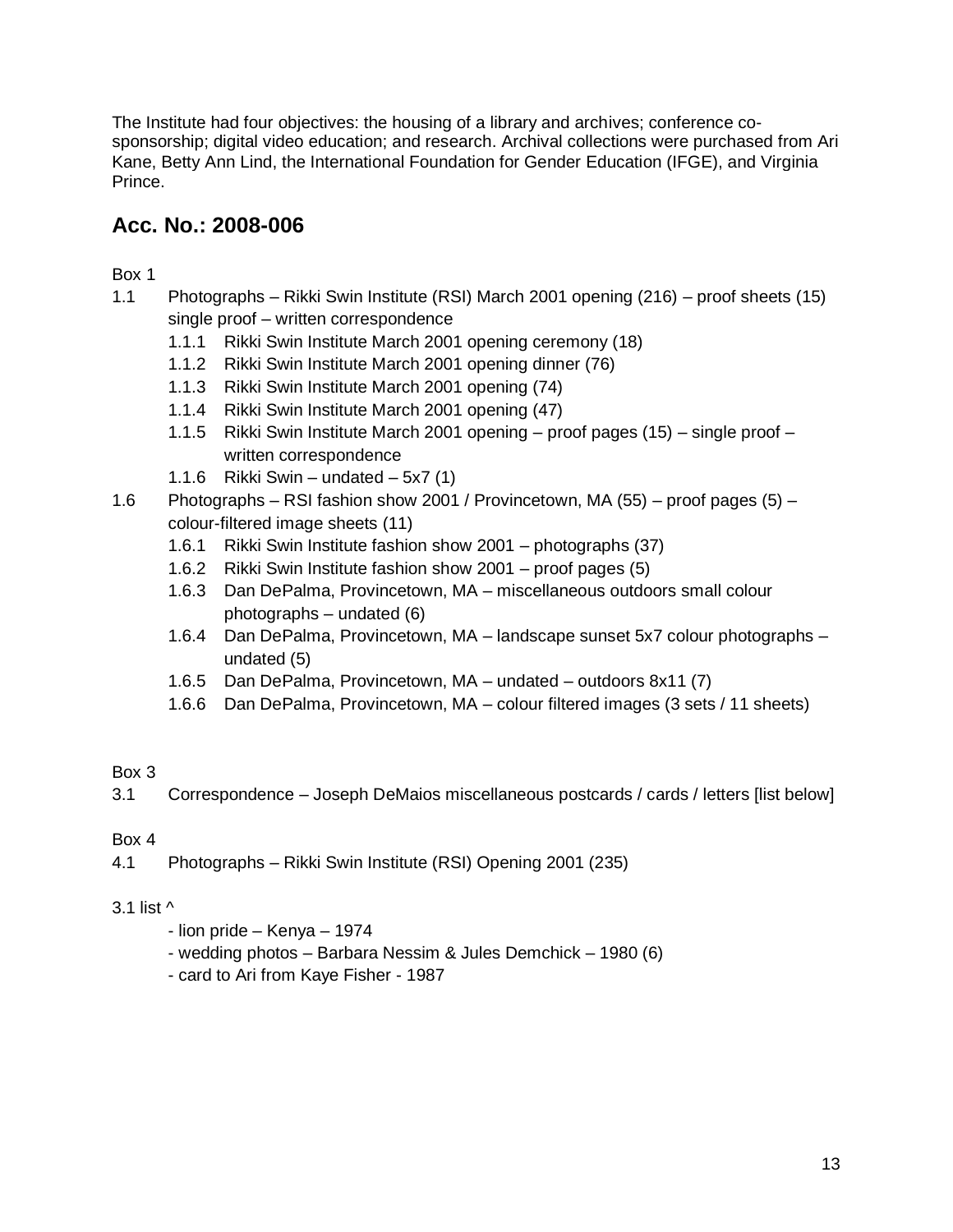# <span id="page-13-0"></span>**Reed Erickson**

In 1964, Erickson launched the Erickson Educational Foundation (EEF), a philanthropic organization funded entirely by him. The Erickson Educational Foundation's stated goals were "to provide assistance and support in areas where human potential was limited by adverse physical, mental or social conditions, or where the scope of research was too new, controversial or imaginative to receive traditionally oriented support."

UVic's Transgender Archives holds Erickson's extensive archives of personal papers, business records, legal files, and art works totaling approximately 15 meters of material.

## **Acc. No.: 2008-001**

#### **SERIES 1: Erickson Educational Foundation records (4 boxes)**

Box 1

1.09 EEF employee records – includes EEF applications, El Paso personnel files, and files on Bertram Gary, Bonnie Cromwell, Beulah Irene Derossett, Kathleen Roberta Galvin, and Lynn Smith

1.09.1 Photographs – Gary Bertram (15)

1.13 EEF Properties – includes property resume, La Paz Drive property Ojai California, American Home Shield, rental agreements, and churches/ashrams 1.13.1 Photographs – Eva Trujillo Erickson (3)

#### Box 2

- 2.03 EEF Projects #1500 Biblioteca Hidalgo 2.03.1 Photographs –Biblioteca Hidalgo under construction, September 1983 (23) 2.03.2 Photographs – Biblioteca Hidalgo under construction, October 1983 (11) 2.03.3 Photograph – Charyl's House (11) 2.03.4 Negatives – 2.03.1-2.03.3
- 2.05 EEF Projects #2000 Help for Animals in Distress 2.05.1 Photographs – Animal rescue class (5)
- 2.06 EEF Projects #2000 Animals in Distress, California Marine Mammal Center / #2001 2.06.1 Photographs – California Marine Mammal Center (26)
- 2.07 EEF Projects #2200 Metaphysical Work with Plants / #2300A John Kert, Dolphins (1 photograph) / #2300A John Kert, Accounting

- 4.05 Correspondence Robert S. White / Dr. Walter Williams / Paul Walker notes receivable / Kinsey Report 4.05.1 Photographs – Robert S. White (1)
- 4.10 ONE, Inc. 30th Anniversary Annual Meeting 4.10.1 Photographs, 5x7 (5)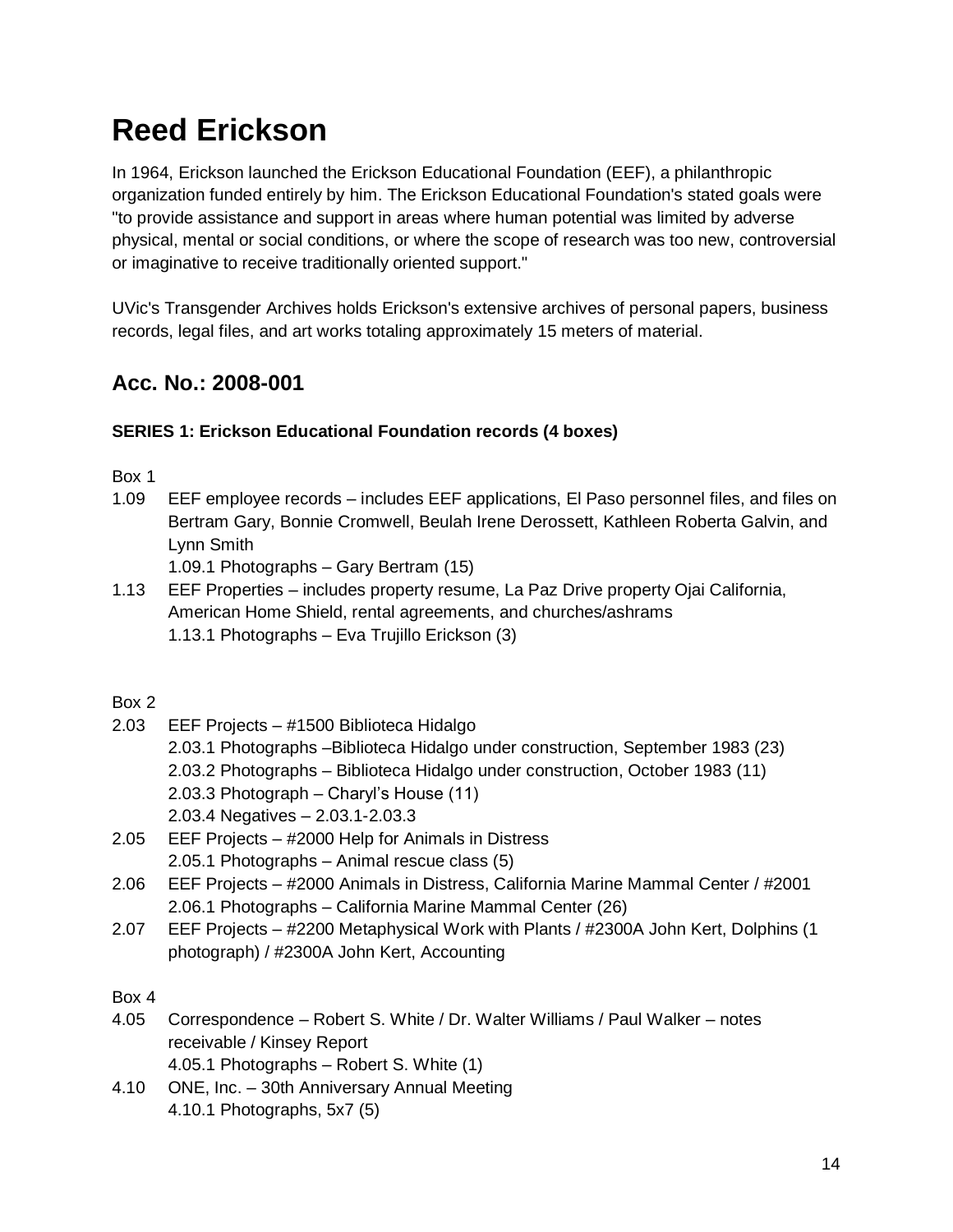4.10.2 Photographs, 8x10 (4)

#### **SERIES 2: Legal records (29 ½ boxes)**

#### **Series 2.1: Milbank Mansion litigation (14 boxes)**

Box 9

9.07 Equitable Complaint Phase I, Answers to Interrogatories 9.07.1 Photograph – Monica Erickson and others at dinner (1)

#### **Series 2.2: Legal, general (2 boxes)**

Box 20

20.06 Travel Enterprises v. Royal Viking Line (Part #2) 20.06.1 Photographs – Eva Erickson (1) 20.11 Sprinkler System, Plowboy Landscape 20.11.1 Photographs – Plowboy (8) 20.11.2 Negatives – Plowboy (13 strips)

#### **Series 2.3: Conservatorship of the estate of Reed Erickson (13 ½ boxes)**

Box 26

26.04 Erickson – unlabelled & unsorted, includes material from folder "Universidad Nacional De Mexico"

26.04.1 Photographs – unknown, 1990 (11)

Box 27

- 27.01 Conservatorship of Reed Erickson bad Debts 1988, Dr. Paul Walker / D check with Monica / Derwood Casteel / John Lilly Erickson 27.01.1 Negatives – Carmen's photos of Lovejoy Palace + miscellaneous (7 strips)
- 27.06 Erickson Real Property in Mexico (Part #1) 27.06.1 Photographs – 200 Malibu, Mazatlan, March 23 1988, taken by Dr. Bergman, sent by Peter Barry (7)

Box 29

29.01 Conservatorship of Reed Erickson – 716 Country Club Road, Ojai, Repairs and Improvements for Sale

29.01.1 Photographs – 716 Country Club Road, annotated, 1988 (17)

- 29.04 Appraisal Report Milbank Estate, fair market rental value, 1988, includes attached photographs (24)
- 29.05 Appraisal Report Milbank Estate, property value, 1988, includes attached photographs (33)

#### **SERIES 3: Personal (4 1/4 boxes)**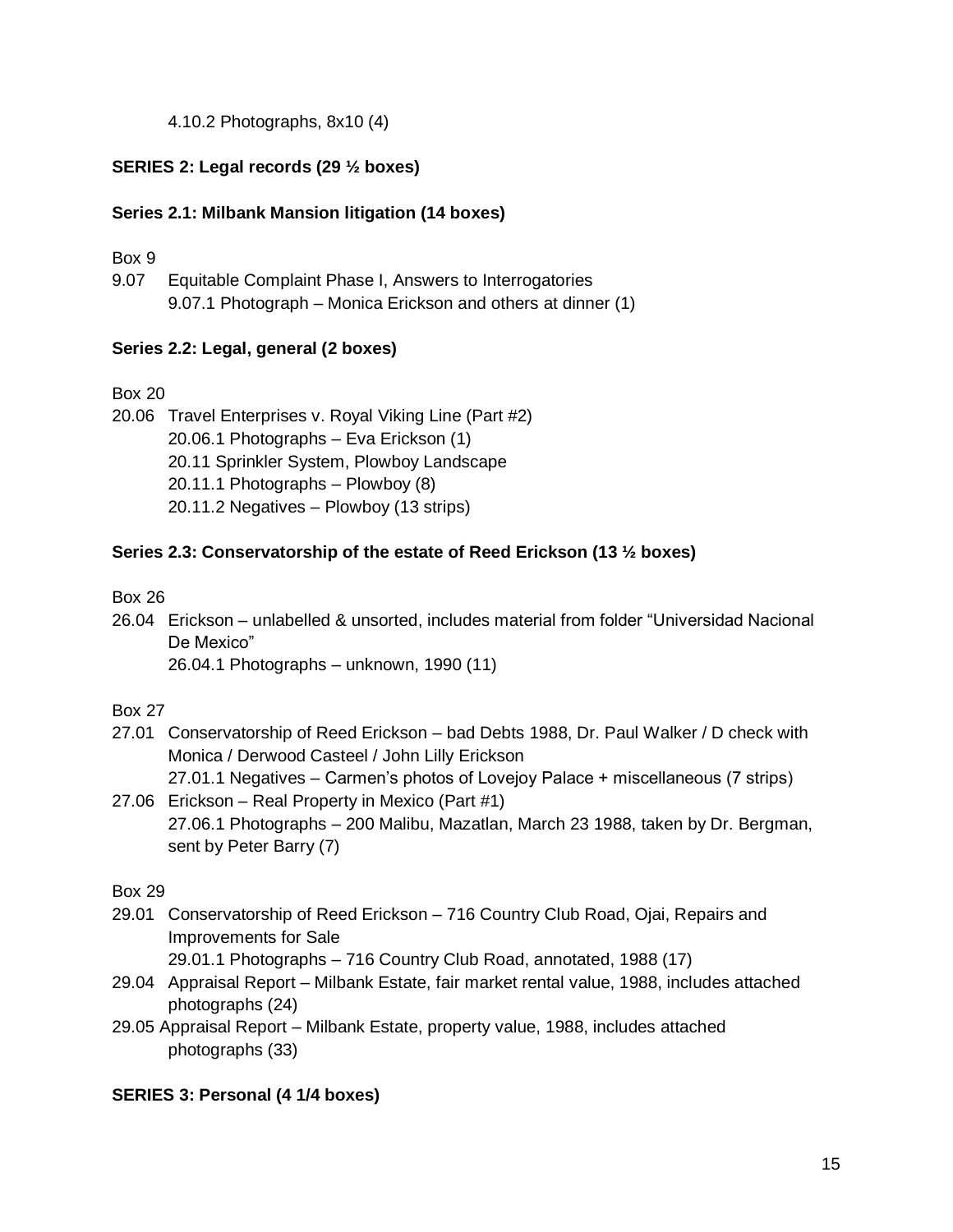#### **Series 3.1: Biographical, medical, and other personal records (2 boxes)**

- 34.09 Reed Erickson Doctors Who Have Examined Eric, includes Dr. Benjamin Weininger, M.D. / Samuel D. Small, D.O. Accounts Payable / Leo Wollman, M.D. / Prescription Info & Records / Medical 34.09.1 Photograph – Dr. John Money 1983, to Erickson, photo by John Yusaitis 34.12 Reed Erickson Photographs (70), Negatives (3 strips), magazine clipping, postcard, photocopies of photo album at ONE Archives, photocopies of Christmas greeting 34.12.1 Photographs – Erickson & Family – 3.5x5 (38) 34.12.2 Photographs – Erickson & Family – 5x7 (7) 34.12.3 Photographs – Erickson & Family – non-standard sizes (22) 34.12.4 Photographs – Erickson & Family, including Erickson headshot – 8x10 (3) 34.12.5 Negatives – Erickson & Family (3 strips) 34.13 Reed Erickson Photographs (95), Negatives (9 sheets), Slides (16) 34.13.1 Negatives – Friends, Relatives, Politicos, and Acquaintances in Mazatlan, Mexico D.F., etc. (7 sheets) 34.13.2 Slides – *Arrival of Krugerrands to purchase Milbank?* (16) 34.13.3 Photographs – Lovejoy Palace (13) 34.13.4 Photographs – undated event, includes Erickson (14) 34.13.5 Photographs – Biblioteca Hidalgo (9) 34.13.6 Photographs – *Reed Erickson's living conditions?* undated, b&w (36) 34.13.7 Negatives - *Reed Erickson's living conditions?* (2 sheets) 34.13.8 Photographs – California Marine Mammal Center, 1982 (23) 34.14 Miscellaneous Photographs *to cull?* (159), Negatives (11) 34.14.1 Photographs – 5205 Garry Owen Road, El Paso, TX – Polaroids (4) 34.14.2 Photographs – unspecified gatherings, 1981, *Lovejoy Palace?* (72) 34.14.3 Photographs – Hotel Las Jacarandas – various sizes (17) 34.14.4 Photographs – event, Hotel Las Jacarandas – 5x6.5 (18) 34.14.5 Photographs – Hotel Las Jacarandas – 5x7.5 (22) 34.14.6 Photographs – Milbank Mansion (2) 34.14.7 Photographs – various unknown (24) 34.14.8 Negatives – Hotel Las Jacarandas (11) Box 35 35.01 Reed Erickson – Photographs (14), Negatives (4), and correspondence including sex change on birth certificate and newspaper article about Henry the leopard 35.01.1 Photographs – Reed Erickson, 1945 – b&w, badly damaged (5) 35.01.2 Photographs – unidentified baby – b&w, glued to page (7) 35.01.3 Negatives – unknown, badly damaged (4) 35.01.4 Photograph – unidentified children (1) 35.01.5 Photograph – unidentified person and Henry the leopard (1)
- 35.02 Reed Erickson / ONE Miscellaneous personal correspondence, notes, letters,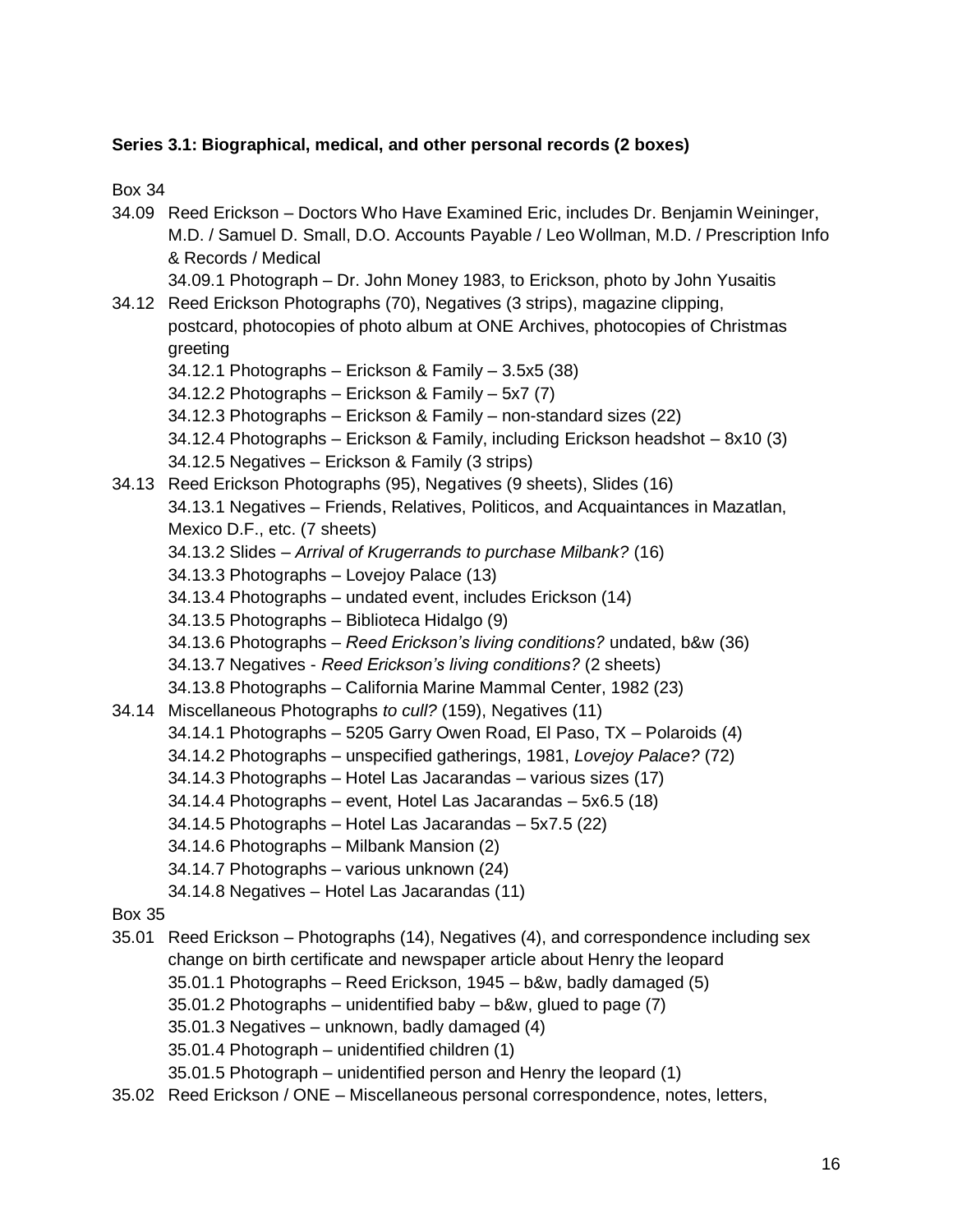photocopies, and drawings, + Photographs (26), Negatives (3 sheets) 35.02.1 Photographs - Miscellaneous including Reed, Eva, Monica, Seth, John Lilly, and others – various sizes (21)  $35.02.2$  Photographs – Reed + Aileen wedding – b&w, glued to page  $(4)$ 35.02.3 Photograph – *Martha Herzstein?* – 8x10 (1) 35.02.4 Negatives – Miscellaneous an unlabelled (3 sheets)

- 35.08 Erickson Pets Henry von Weber, leopard / Golden Boy, dog / Yang 35.08.1 Photographs – Henry – various sizes (18)
- 35.13 Reed Erickson, Correspondence Bertram J. Cohn / Gerald G. Jampolsky, M.D. / Laurence W. Levine / Julieta G. Martinez, includes 1 photograph, badly damaged / Peter Ratican / Carl D. Ross (CINTCO) / Mrs. Hilde P.K. Smith / Dr. Schuller / Jay Pritzker / Mario Villacorta (Abogado) / Coleman Graphics

#### **Series 3.3: Personal staff and administration (1 1/4 boxes)**

Box 43

43.14.1 Photograph – Doris Buchanan, Thanksgiving 1970

#### **SERIES 4: Reed Erickson and affiliated entities financials (7 1/4 boxes)**

Box 39

39.15 Hotel Las Jacarandas – Brochures, Photographs (15), and Negatives (8) 39.15.1 Photographs, instant film (9) 39.15.2 Photographs, various sizes (6) 39.15.3 Negatives – archways ? (4) 39.15.4 Negatives (4)

Box 41

41.09 Gauguin, Inc. – "Gaughin" [sic] correspondence, records, and legal documents 41.09.1 Photographs – Gauguin, Inc. I Drilling Rig, 1982 (11)

Box 42

42.06 Photographs – Remains of Schuylkill 1983 – 8x10 (20)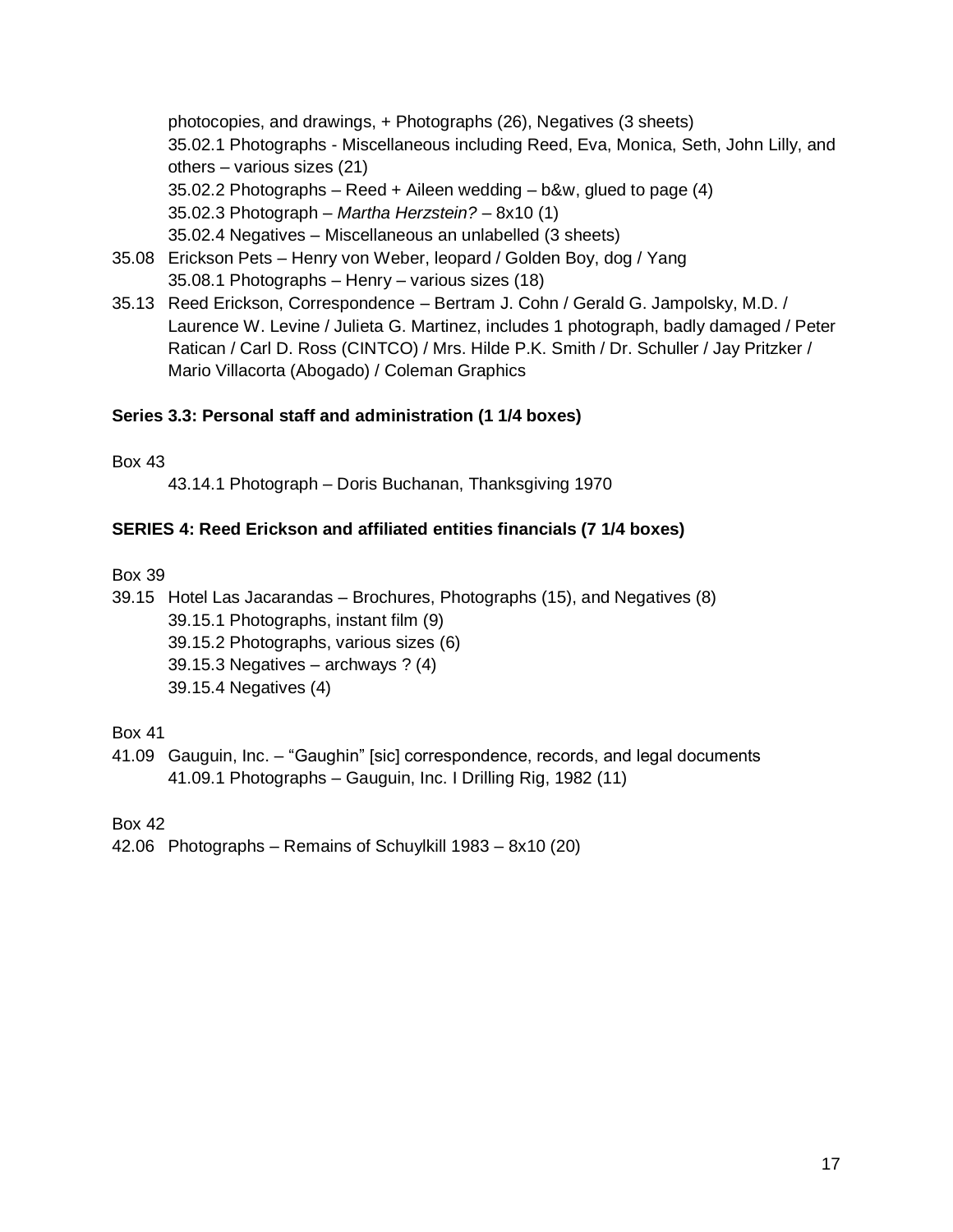# <span id="page-17-0"></span>**The University of Ulster Trans-Gender Archives / Richard Ekins**

When the University of Ulster Trans-Gender Archive (TGA) was founded in January 1986 by Richard Ekins at the University of Ulster, UK, it was the first such collection in the world to be housed within a University setting, and the term "trans-gender" was barely in use.

The TGA became "The Transgender Archive" in 2000, in recognition of the widespread use of the term "transgender" by that time. The Archive ceased its connection with the University of Ulster in July 2010, when Richard Ekins became Emeritus Professor of Sociology and Cultural Studies at the University of Ulster and it was donated to the University of Victoria in 2013.

The collection is focused on understanding how attitudes and representations of transgender people have developed and changed over time.

## **Acc. No.: 2014-020**

#### Box 1

| 1.8  | Ekins, Richard - Miscellaneous ephemera (1 of 2)      |
|------|-------------------------------------------------------|
|      | 1.8.1 Negatives (7) - "Blending Genders"              |
|      | 1.8.2 Negatives (62) - "Blending Genders"             |
|      | 1.8.3 Photographs (8) - "Blending Genders"            |
| 1.10 | Hayman, Lance; Humphry, Debbie                        |
|      | 1.10.1 Photograph (1)                                 |
|      | 1.10.2 Photographs (3)                                |
|      | 1.10.3 Photographs (8) - Crossdressing Project Series |
|      | 1.10.4 35 mm slides (70)                              |

#### Box 3

3.7 Promotional materials (1 of 4) - 122 flyers 3.7.1 Photograph - Fanfare advertisement

#### Box 4

- 4.2 Kelly, Phaedra / Bruce Laker; Jones, Hazel; Hamilton-Smith, Terri 4.2.1 Photograph – Phaedra Kelly with unidentified person
- Box 8 Scrapbooks of Clippings. Numbers appear in the top right hand corner.
- 8.3 Scrapbook 3 : ca. 1973. Includes 10 photos.
- 8.4 Scrapbook 5 : ca. 19770, 1974 1977. Includes 3 photos

#### Box 9

9.6 Miscellaneous (2 of 2), Halcyon 9.6.1 Photograph – Unidentified person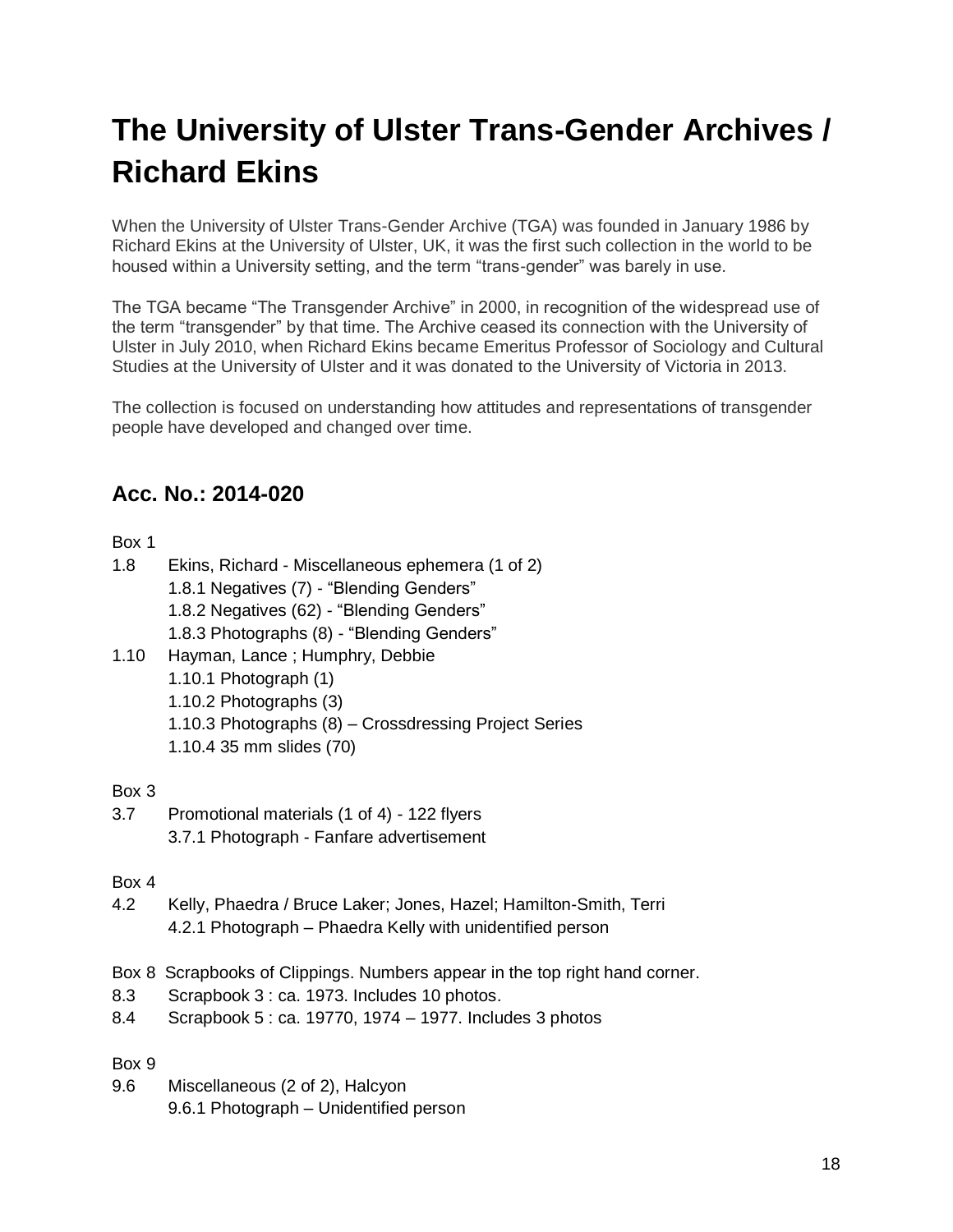Box 22 Oversize

- 22.1 Photographs: JoAnn Roberts Renaissance USA, 1988 unidentified (118 photos)
- 22.2 Photographs: 60 photos
	- 22.2.1 Set 1: Naughty Maids, undated (10 photos)
		- 22.2.2 Set 2: The Mistress & Upstairs Maid, undated (10 photos)
		- 22.2.3 Set 3: Punishing Parlour Maid, undated (10 photos)
	- 22.2.4 Set 4: Forced to wear, undated (10 photos)
	- 22.2.5 Set 5: Ms. Sille & C., undated (10 photos)
	- 22.2.6 Set 6: Bridesmaid, undated (10 photos)
- 22.3 Photographs: 14 photos
	- 11 photos: Unidentified
	- 1 photo: JoAnn Roberts, undated
	- 1 photo: Dave Lynn, undated
	- 1 photo: Ruth and Freda Jones Ruth a male transsexual, on the left, shopping in

Basildon market. She is 63 and living and working as a woman successfully, 1988

- 22.4 Photographs: 7 photos Virginia holding court at their friend Dick Smith's house. Richard Doctor and Vern Bullough also in attendance, CA 2002 - photocopies
	- 1 photo: Del La Grace Volcano (Del & "Harry"), San Francisco, 1996
	- 1 photo: Christie and David, London, 1998
	- 4 photos: unidentified, undated
- 22.5 Photograph with inscription:
	- 1 photo: inscribed: [To Richard, every success with the archives. Best wishes, unidentified signature]
	- 1 photo: Kate Bornstein, Seattle 1996
	- 2 photos: To Transgender Archives much love Eileen, undated
	- 1 photo: To Dr. Richard and all at the archives Love and best wishes Stacy Novak, 1992
- 22.6 Photographs:

- 1 photo: Misty & Joey at Hornstrasse, Berlin, 1992 (#21/44 Nan Goldin - photographer), undated

- 1 photo (poster): Sex change Stephanie Anne Lloyd, undated

- 2 photos (1 mounted): My very best wishes Tula, undated (also see framed photo) – photo by Daniel Mayor, undated

- 22.7 Photograph and poster: The Christine Jorgensen story, 1970
- 22.8 Photographs: Folge 1: Transvestiten Photos von Anno Wilms Einfűhrung von Werner Dűggellin, by Verlag C.J. Bucher, 1978 (22 photos)
- 22.9 Photographs: Folge 2: Transvestiten Photos von Anno Wilms Einfűhrung von Werner Dűggellin, by Verlag C.J. Bucher, 1978 (22 photos)

Box 23

Photographs – 7 Albums

- Unidentified photographs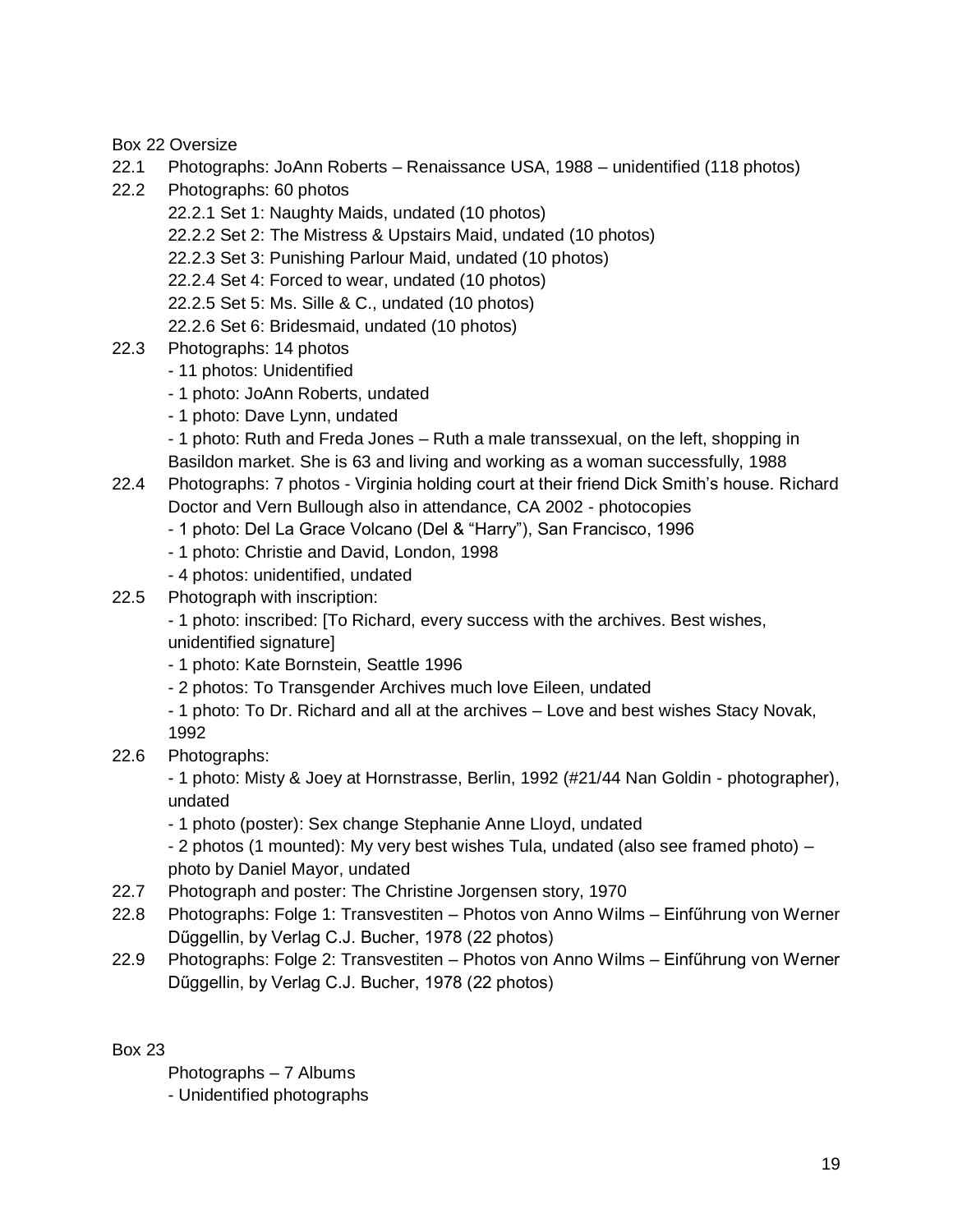- Photographs 3 albums in case
- Unidentified photographs

#### **Framed oversize newspaper clippings – pencil drawings -- photographs -- prints** Photographs:

- 9) Dander-fire eater, Lynn Daniels, undated
- 10) Twins of Evil, no date
- 11) My best wishes, Tula

<span id="page-19-0"></span>8 unidentified framed photographs

## **Transgender Collector**

In addition to our larger collections, The Transgender Archives is the proud home of numerous smaller and important collections.

## **Acc. No. 2014-013**

#### **Jude Patton**

Box 1

- 1.17 photographs article: The Man Inside by Canary Conn, 1977 (3 photos)
	- Virginia Prince, 1980
	- Ariadne Kane and Virginia Prince, 1980
	- Jude Patton and Joanna Clark, 2012

#### **Denny, Dallas Acc. No.: 2014-030**

Box 1

- 1.9 Fantasia Fair- Photographs- programs, 1987, 2006, no date (1)
- 1.10 Fantasia Fair- Photographs- programs, 1987, 2006, no date (2)
- 1.11 Fantasia Fair- Photographs, no date (189 photos)

#### **Miller, Niela**

#### **Acc. No.: 2012-022 (1 box)**

- 1.3 Photographs
	- Fantasia Fair 1982-2002 (99 photos)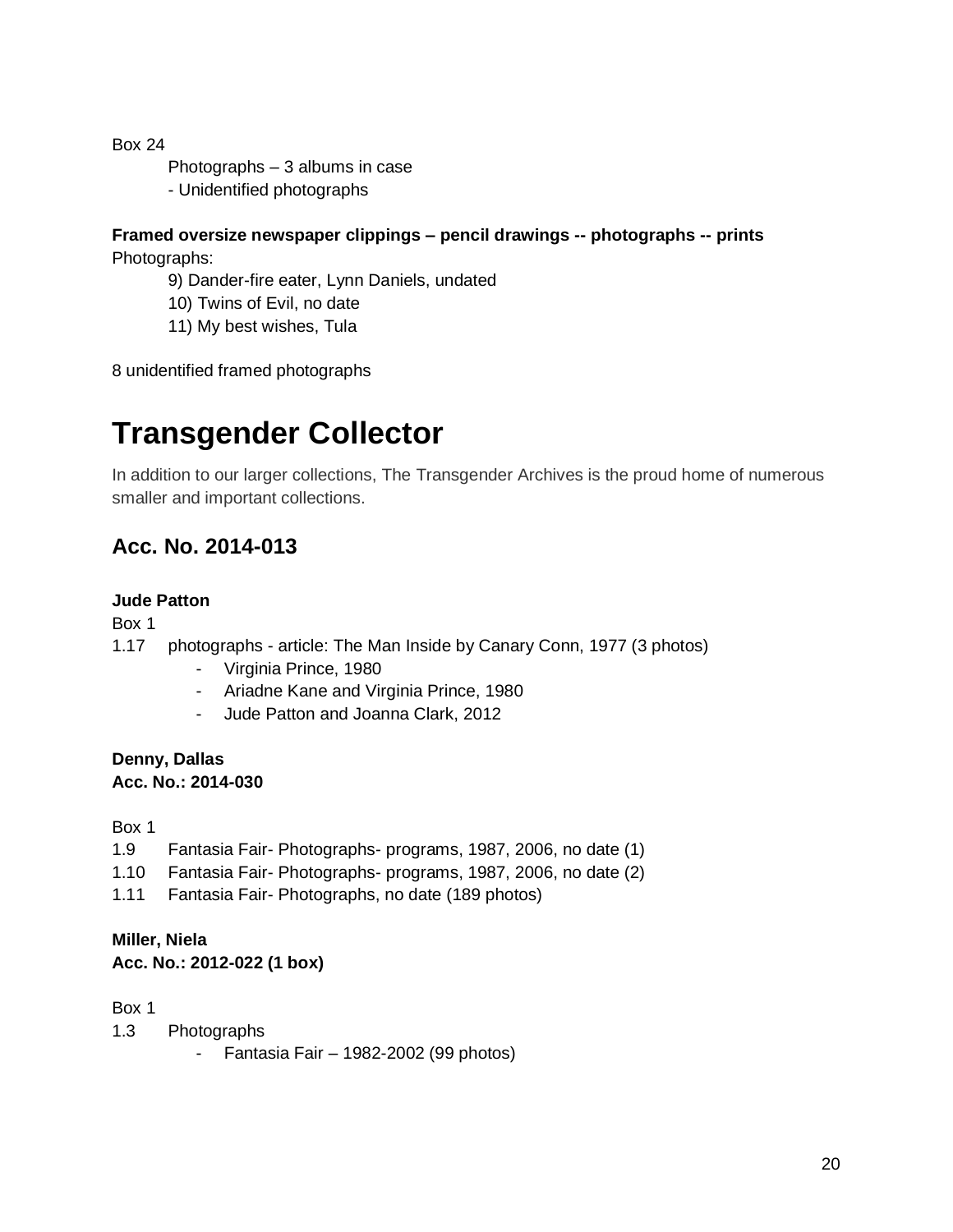# <span id="page-20-0"></span>**Virginia Prince**

Virginia Prince was born in Los Angeles in 1912, and began crossdressing at the age of twelve. Prior to transition, Prince attended Pomona College and earned a PhD in pharmacology from the University of California at San Francisco in 1939, and later lectured there in pharmacology.

In 1960 Prince founded *Transvestia* magazine, published six times per year. *Transvestia* was edited by Prince until 1980 and then sold to Carol Beecroft. It folded within two years and was replaced by *Femme Mirror*, which is still published.

### **Acc. No.: 2008-006**

- 4.3 Photographs Virginia Prince travels 1969/1970 (265) written note
	- 4.3.1 Virginia Prince "Europe" 1969 includes Paris, Switzerland, Italy (104)
		- 4.3.2 Virginia Prince "Pacific Circle" 1970 includes South Pacific, New Zealand, Australia, Bali, Bangkok, Hong Kong, Japan, Hawaii (154)
		- 4.3.3 Virginia Prince "Pacific Circle" 1970 b&w (7) written note
- 4.4 Photographs Virginia Prince travels 1969-1973 (265)
	- 4.4.1 Virginia Prince "Eastern Europe" 1971 includes Yugoslavia, Poland, Venice, Sweden, Denmark, Bulgaria, London (142)
	- 4.4.2 Virginia Prince 1969-1971 includes New York, Toronto, Saint Louis (15)
	- 4.4.3 Virginia Prince "Middle East" 1973 includes Greece, Egypt, Germany (104)
	- 4.4.4 Virginia Prince "Middle East" b&w (4)
- 4.5 Photographs Virginia Prince travels various (338)
	- 4.5.1 Virginia Prince "Mexico" 1974 (41)
	- 4.5.2 Virginia Prince Africa undated includes South Africa, Kenya (89)
	- 4.5.3 Virginia Prince India / Nepal / Sri Lanka undated (103)
	- 4.5.4 Virginia Prince Philippines / China undated c1980 (105)
- 4.6 Photographs Virginia Prince various (207) miscellaneous postcards
	- 4.6.1 Virginia Prince Eurasia undated includes Ireland, Soviet Union, Iran, Samarkand, Mongolia, Japan (117)
	- 4.6.2 Virginia Prince Europe c1971 includes Budapest, Prague, Berlin, London (53)
	- 4.6.3 Virginia Prince travels assorted oversized (4 b&w + 1 colour)
	- 4.6.4 Virginia Prince travels various unused postcards & other materials
	- 4.6.5 Virginia Prince family photos ? undated (32)
- 4.7 Photographs Virginia Prince + Joseph DeMaios miscellaneous (88)
	- 4.7.1 Virginia Prince Alaska undated (3)
	- 4.7.2 Virginia Prince South America undated b&w (16)
	- 4.7.3 Virginia Prince miscellaneous Asia undated (11)
	- 4.7.4 Virginia Prince canyon undated (6)
	- 4.7.5 Virginia Prince Utah undated includes Zion National Park (7)
	- 4.7.6 Virginia Prince small plane various years 1980s (9)
	- 4.7.7 Virginia Prince Mexico cruise ship 1986 5x7 (3)